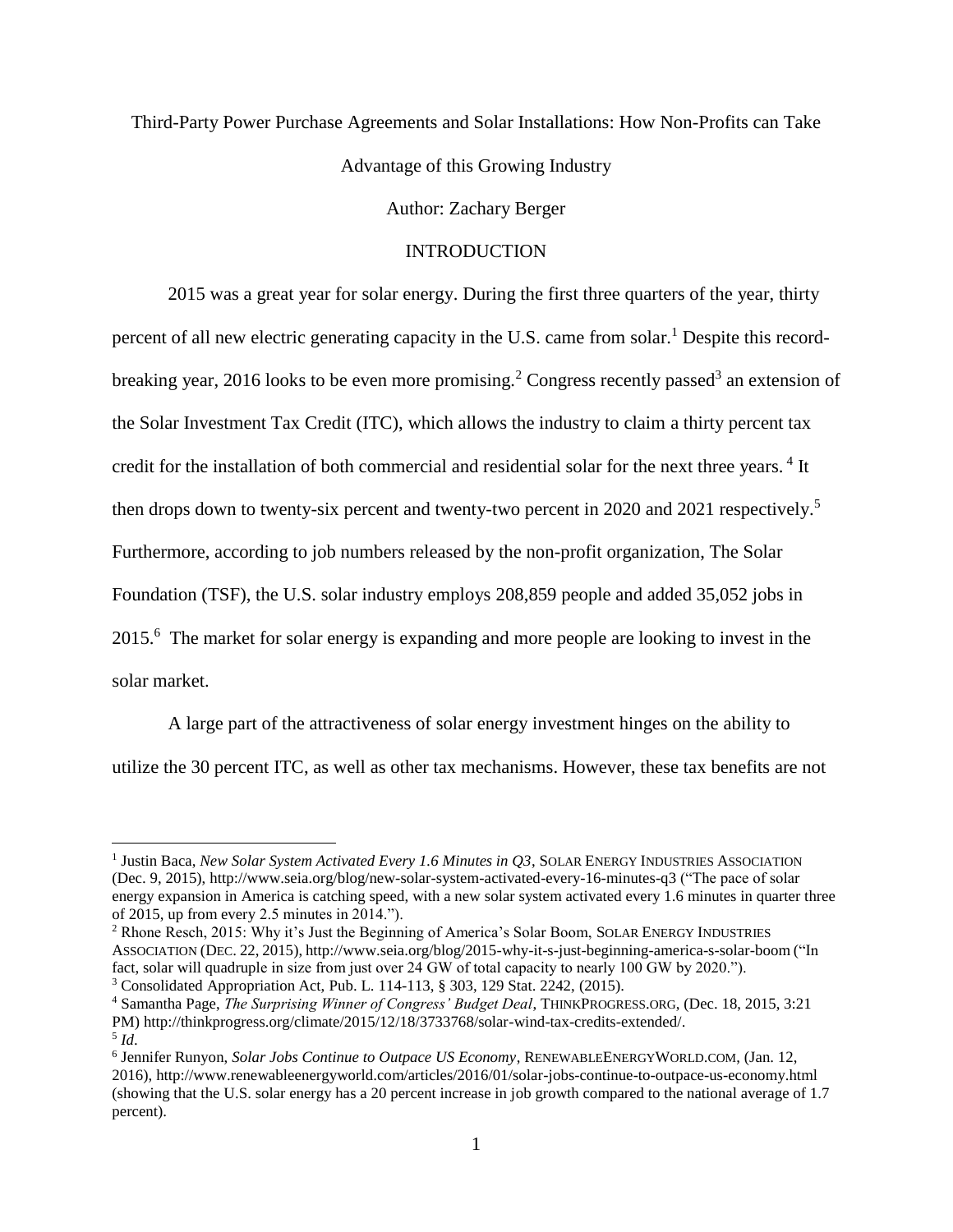<span id="page-1-2"></span><span id="page-1-1"></span>available to non-profit entities (because they are tax exempt<sup>7</sup>), so such an entity needs to find an alternative solution if they want to capitalize on solar energy.<sup>8</sup> The most popular workaround that allows non-profits to take advantage of the tax benefits normally not available to them is having the non-profit enter into what is called a third-party power purchase agreement (PPA) with a developer who would build, own, and operate the solar project.<sup>9</sup> State universities are one type of tax-exempt entity that are now looking to invest in solar energy.<sup>10</sup> This note will analyze and try to determine the best way a non-profit entity in Minnesota can invest in a solar, overcoming the financial and legal obstacles in their way. The note will use the University of Minnesota as a specific example of an institution looking to invest in solar energy.

<span id="page-1-0"></span>Part I will give a background on solar power generally, and then detail why a non-profit would want to invest in solar power. It includes a discussion of the different types of solar energy, how they work, and what benefits each provide. Part II will describe the third-party PPA structure and analyze the potential legal obstacles and hurdles the non-profit may face when entering one. One major obstacle is that many states do not allow third-parties – the solar developer – to sell electricity directly to retail customers because the developer would then be considered a public utility and thus be regulated as such. This section will examine how some

 $\overline{a}$ 

<sup>10</sup> For example, Arizona State University has installed 24.1 MW of solar power since 2008 and the University of California entered a record-breaking solar deal in 2014 for 80 MW. *See ASU Solar,* ASU Solar, https://cfo.asu.edu/solar (last updated Aug. 20, 2015); *Financing & Incentives*, ASU SOLAR,

https://cfo.asu.edu/solar-financing (last updated Aug. 5, 2014); *University of California System Makes Largest Solar Energy Purchase in U.S.*, UNIVERSITY HERALD (Sept. 9, 2014, 3:21 AM),

<sup>&</sup>lt;sup>7</sup> When this note refers to non-profits, it is assuming that they are tax-exempt under 26 U.S.C. § 501(c) (2012). 8 Jason Coughlin et al., *A Guide to Community Solar: Utility, Private and Non-profit Project Development* NAT'L

RENEWABLE ENERGY LAB (May 2012), 4 http://www.nrel.gov/docs/fy12osti/54570.pdf.

<sup>9</sup> Samuel Farkas, Comment, *Third-Party PPAS: Unleashing America's Solar Potential*, 28 J. LAND USE & ENVTL L. 91, 98 (2012) (explaining how PPA's traditionally work for community solar gardens).

http://www.universityherald.com/articles/11295/20140909/university-california-system-largest-solar-energypurchase.htm.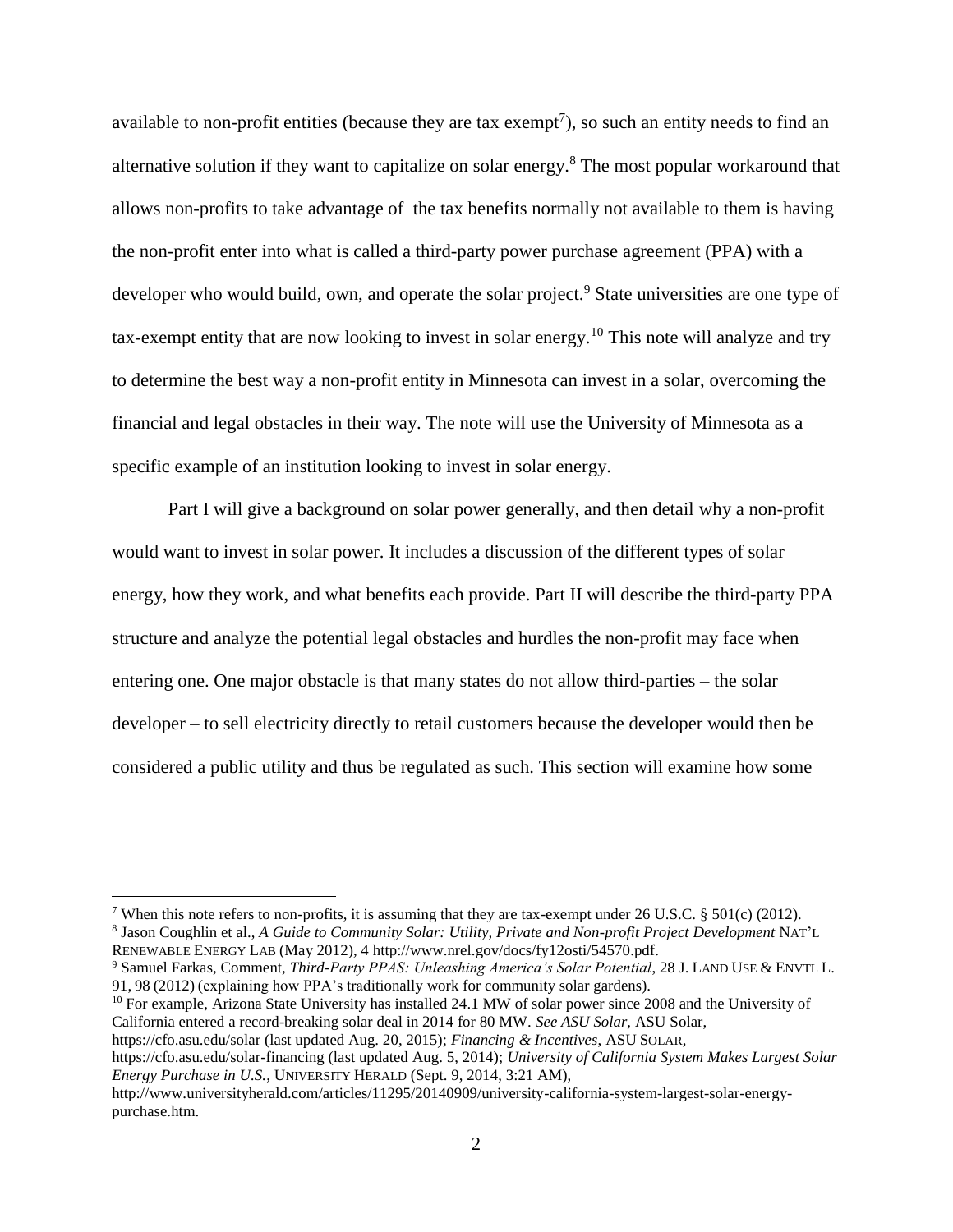states have dealt with this issue. Finally, Part III will discuss the advantages and tax implications the non-profit will face by entering the PPA.

### <span id="page-2-0"></span>I. BACKGROUND

# A. WHAT IS SOLAR ENERGY?

There are three basic types of solar energy – photovoltaic (PV), concentrated solar power  $(CSP)$ , and solar thermal panels.<sup>11</sup> PV is the method that one thinks of when imagining traditional solar panels and works by allowing photons to knock electrons free from atoms, which generates the flow of electricity.<sup>12</sup> The solar panels consist of many smaller units called photovoltaic cells which are linked up to make the panel.<sup>13</sup> The PV cells are comprised of two semi-conductor layers; one layer contains the positive charge and the other contains the negative one.<sup>14</sup> Phosphorous is used to give the top layer the negative charge and the bottom layer is given boron to obtain its positive charge.<sup>15</sup> This produces an electric field at the intersection between the two layers, which when hit by a photon of sunlight will knock an electron free.<sup>16</sup> The electric field pushes the electron out and then other components turn the electrons into useable power

<sup>&</sup>lt;sup>11</sup> Michael Dhar, *How Do Solar Panels Work*, LIVESCIENCE, (Dec. 16, 2013, 4:40 PM)

http://www.livescience.com/41995-how-do-solar-panels-work.html (giving a basic explanation of how photovoltaic solar energy works in layman's terms). *See also*, *Photovoltaic (Solar Electric)*, SOLAR ENERGY INDUSTRIES ASSOCIATION, http://www.seia.org/policy/solar-technology/photovoltaic-solar-electric (last visited Jan. 13, 2016) (explaining briefly the history of photovoltaics and how they worked in the past and also how modern PV works). For a more technical and in depth explanation along with illustrations, see Gil Knier, *How do Photovoltaics Work?*, NASA SCIENCE (2002), http://science.nasa.gov/science-news/science-at-nasa/2002/solarcells/.

<sup>12</sup> Dhar, *supra* note [11.](#page-2-0)

<sup>13</sup> *Id*.

<sup>14</sup> *How Photovoltaic Cells Work*, SOLARENERGY.NET, http://solarenergy.net/solar-power-resources/howphotovoltaic-cells-work/ (last visited Jan. 13, 2016).

<sup>15</sup> Dhar, *supra* note [11.](#page-2-0)

<sup>16</sup> *Id*.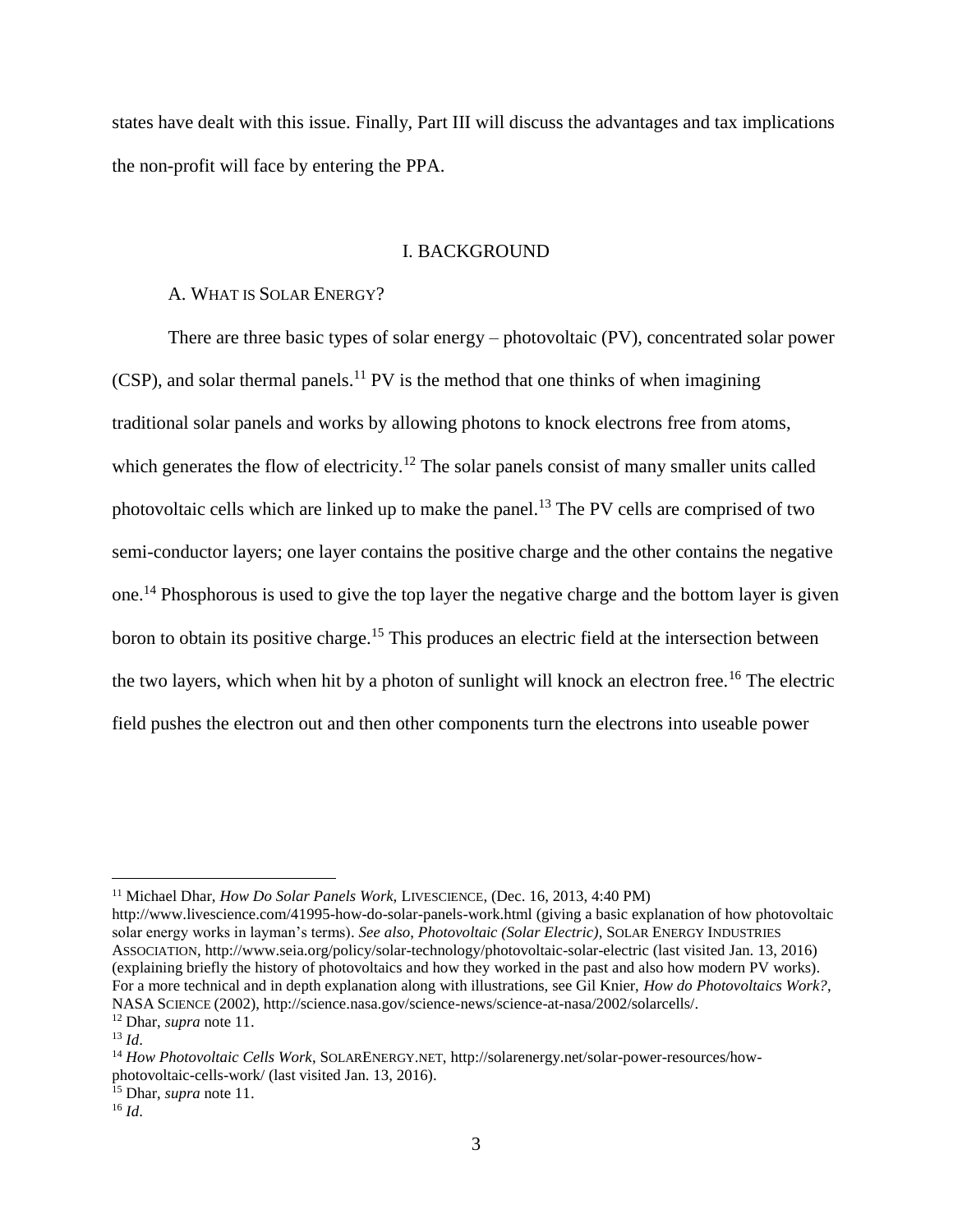and it is collected by metal conductive plates and transferred into wires.<sup>17</sup> PV panels do not use the sun's heat to generate power; instead they use sunlight to do so.<sup>18</sup>

<span id="page-3-0"></span>Concentrated solar power is the other major player in the solar energy market.<sup>19</sup> It is different than photovoltaics in that is uses the sun's heat rather than light to generate power.<sup>20</sup> CSP plants use mirrors to focus the sun's energy and convert it into high-temperature heat to create steam which drives a turbine to generate electricity.<sup>21</sup> There are four main classes of CSP systems: parabolic troughs, concentrating linear reflector systems, dish Stirling systems and Concentrated Power Towers.<sup>22</sup> Each of the four types have different attributes, such as working temperature levels, system boundaries and efficiency levels, and operating costs, but all work by heating a liquid (usually oil or molten salts) to generate steam to drive the turbine.<sup>23</sup>

Solar thermal panels are similar to CSP, but on a smaller scale and used mostly for heating hot water.<sup>24</sup> It is a popular system in China, but has not caught on in the United States, partly because it requires the home to have a storage tank on the roof, and Americans typically

<sup>17</sup> *Id*.

<sup>18</sup> Dino Green, *Solar Energy Facts – Concentrated Solar Power (CSP) vs. Photovoltaic Panels (PV)*, RENEWABLE GREEN ENERGY POWER, (Jan. 13, 2012) http://www.renewablegreenenergypower.com/solar-energy-factsconcentrated-solar-power-csp-vs-photovoltaic-pv-panels/.

<sup>19</sup> *Id*.

<sup>20</sup> *Id*.

<sup>21</sup> *Concentrating Solar Power (CSP) Technologies*, SOLAR ENERGY DEVELOPMENT PROGRAMMATIC EIS INFORMATION CENTER, http://solareis.anl.gov/guide/solar/csp/ (last visited Jan. 13, 2016) ("[H]eat is then channeled through a conventional generator. The plants consist of two parts: one that collects solar energy and converts it to heat, and another that converts the heat energy to electricity.").

<sup>22</sup> Dino Green, *Solar Energy Systems: Concentrated Solar Power (CSP)*, RENEWABLE GREEN ENERGY POWER (Jan. 4, 2012), http://www.renewablegreenenergypower.com/concentrated-solar-power/ (explaining briefly how each of the four CSP types operate).

<sup>23</sup> *Id*.

<sup>24</sup> Umair Irfan & Kandy Wong, *Renewable Energy: Solar Water Heaters Bloom on China's Rooftops but not in the U.S.*, E & E PUBLISHING, LLC (July 2, 2013), http://www.eenews.net/stories/1059983772.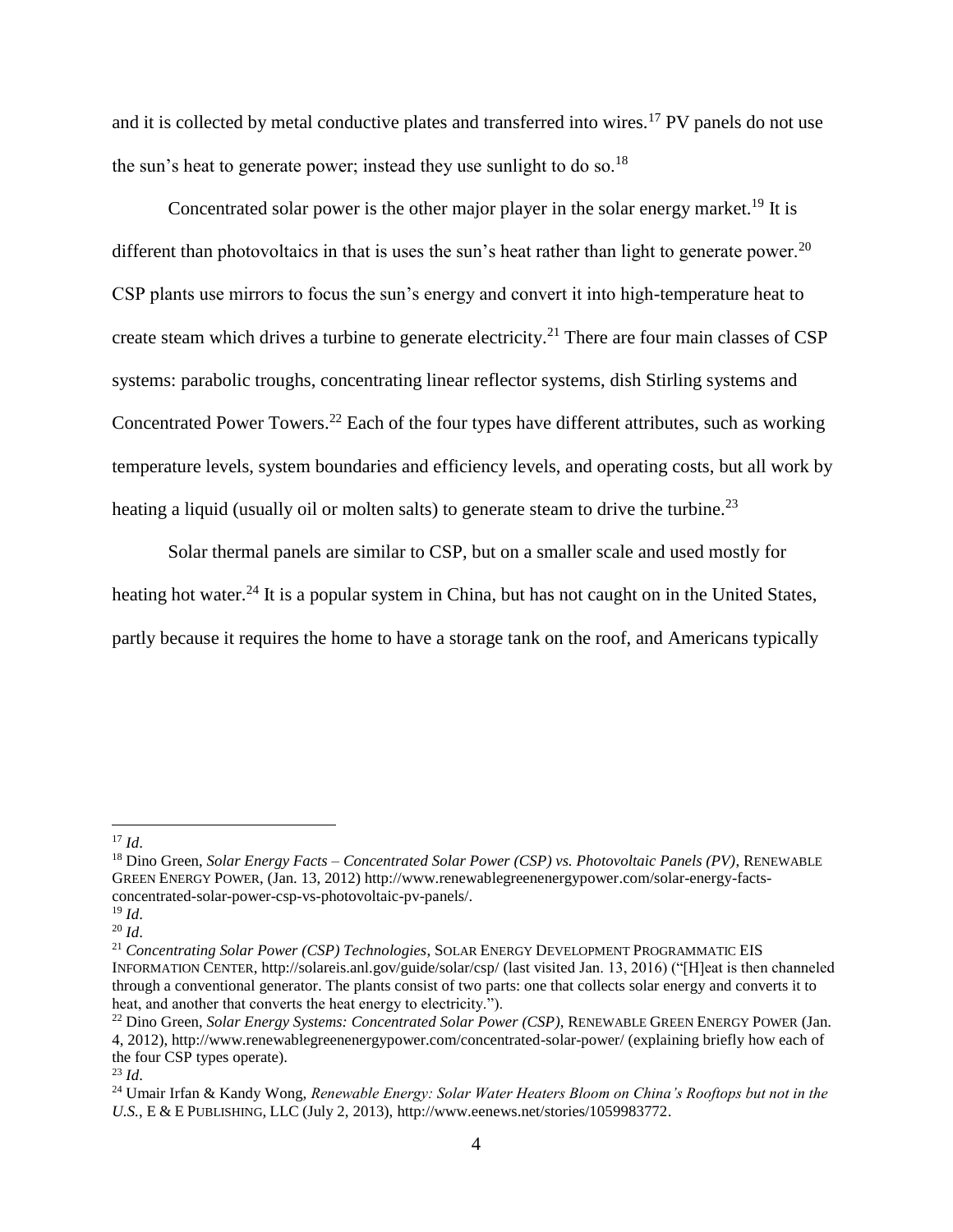have water tanks in their basements or garages.<sup>25</sup> However, that is not to say that these systems are nonexistent in the U.S. $^{26}$ 

<span id="page-4-1"></span><span id="page-4-0"></span>In 2009 when President Barack Obama directed funds toward clean energy, CSP was favored by most developers over the rival PV technology.<sup>27</sup> However, over the past several years this has changed and now PV is leading the industry because of several advantages it has over CSP. CSP is only viable in large, ground mounted solar arrays, while PV can be used in both urban and rural areas.<sup>28</sup> PV systems also can now be built at a lower cost and in a shorter time than their CSP counterparts, and these costs have continued to drop.<sup>29</sup> An influx of PV panels (mostly from China), has pushed their prices down and PV has now become the favored technology, with planned CSP plants being converted to PV or cancelled outright.<sup>30</sup> The average cost of a completed PV system has been reduced by thirty-three percent since the beginning of 2011.<sup>31</sup> The one main advantage that CSP has over PV is that it can produce excess energy during the day that it can then store for usage overnight or on cloudy days.<sup>32</sup> However, this storage can be expensive and, therefore, not many concentrating power projects have it.<sup>33</sup> Since PV is the technology that is used most often in solar installations, its dropping costs and increased efficiency is a boon to the attractiveness of solar energy for non-profit institutions.

 $^{25}$  *Id.* 

<sup>26</sup> *See e.g. Solstis Solar Powered Furnace*, RURAL RENEWABLE ENERGY ALLIANCE, http://www.rreal.org/#!solarpowered-furnace/c8xa (last visited Mar. 6, 2016); *Welcome: Save Money with Clean, Sustainable, Solar Energy*, SOLARSKIES, http://www.solarskies.com/ (last visited Mar. 6, 2016).

<sup>27</sup> Ken Wells & Mark Chediak, *Solar Energy Shakeout: Concentrating vs. Photovoltaic*, BLOOMBERG BUSINESS (Nov. 14, 2013), http://www.bloomberg.com/bw/articles/2013-11-14/2014-outlook-solar-energy-shakeoutconcentrating-vs-dot-photovoltaic.

<sup>28</sup> Samantha Booth, Comment, *Here Comes the Sun: How Securities Regulations Cast a Shadow on the Growth of Community Solar in the United States*, 61 UCLA L. REV. 760, 773 (2014).

<sup>29</sup> Green, *supra* note [18.](#page-3-0)

<sup>30</sup> Wells & Chediak, *supra* note [27](#page-4-0) (stating in a November 2013 report that 84 percent of "all industrial-scale solar projects under development in the U.S. use PV" and only about 16 percent use CSP).

<sup>31</sup> Photovoltaic (Solar Electric), *supra* note [11.](#page-2-0)

<sup>32</sup> Green, *supra* note [18.](#page-3-0) *See also*, Wells & Chediak, *supra* note [27.](#page-4-0)

<sup>33</sup> Wells & Chediak, *supra* note [27](#page-4-0) (stating that the CSP project discussed in the article was built without storage to lower costs).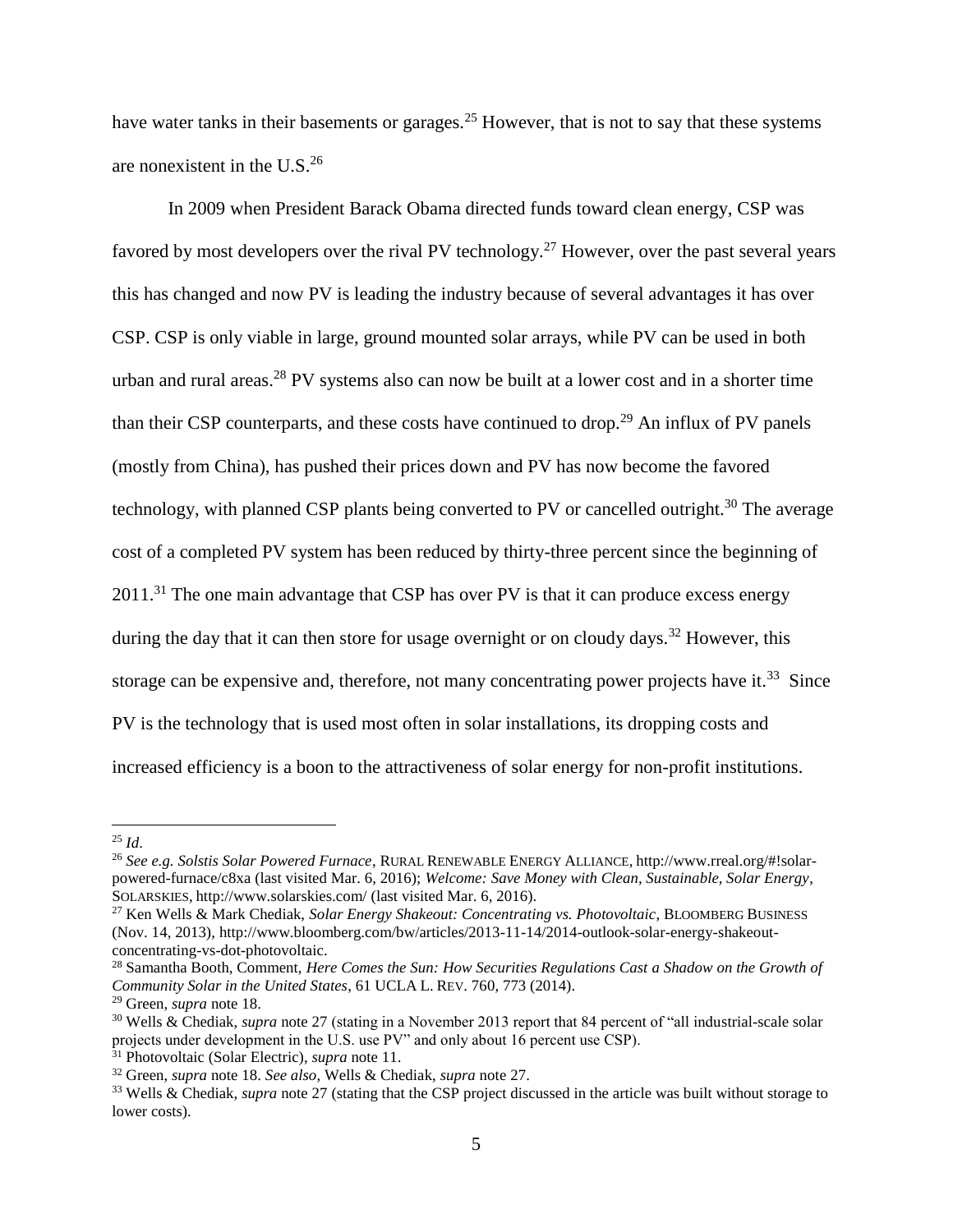### <span id="page-5-0"></span>B. WHAT'S SO GREAT ABOUT SOLAR?

In Minnesota in particular, solar energy has never been more popular. For example, the state passed a law<sup>34</sup> in 2013, requiring Xcel Energy, which accounts for about half of the state's retail electricity sales, to submit a plan to operate a community solar garden program.<sup>35</sup> A community solar garden is a solar financing entity that allows anyone to invest in solar energy.<sup>36</sup> A common frustration of traditional solar markets is that many people are left out because they do not have the resources to pay the high up-front costs to access solar energy.<sup>37</sup> Community solar gardens allow people who would otherwise not be able to invest in solar power to jointly lease or own an offsite solar installation.<sup>38</sup> Customers buy into a solar project and receive a credit on their electric bill in return for doing so.<sup>39</sup> The gardens may be owned by a utility or other entity, and all energy generated by the facility is sold to the utility/entity "at the value of solar rate for distribution to subscribers."<sup>40</sup> In a state not known for its sunshine (only twenty-two – twenty-seven percent of residential rooftops are suitable for an on-site PV system), community solar gardens provide a way for many to take advantage of solar energy.<sup>41</sup>

<sup>&</sup>lt;sup>34</sup> MINN. STAT. 216b.164 ("The public utility subject to section 116C.779 shall file by September 30, 2013, a plan with the commission to operate a community solar garden program which shall begin operations within 90 days after commission approval of the plan.").

<sup>35</sup> Bob Eleff, *2013 Solar Energy Legislation in Minnesota*, HOUSE RESEARCH (Aug. 2013),

http://www.house.leg.state.mn.us/hrd/pubs/ss/sssolarleg.pdf (providing a brief overview of the 2013 solar legislation bill that contained several provisions "designed to promote the growth of solar energy").

<sup>36</sup> Kennedy Maize, *Solar Gardens: A Fast-Growing Approach to Photovoltaic Power,* POWER, (May 1, 2015), http://www.powermag.com/solar-gardens-a-fast-growing-approach-to-photovoltaic-power/.

<sup>&</sup>lt;sup>37</sup> *Id.* A traditional problem by the conventional approach of putting up solar panels on a rooftop is that is disqualifies many people including renters, condo owners, and buildings in locations that cannot take advantage of the sun.

<sup>38</sup> Booth, *supra* not[e 28,](#page-4-1) at 764.

<sup>39</sup> Kirsti Marohn, *Plans Booming for Community Solar Gardens*, SCTIMES (Oct. 24, 2015, 11:00 AM), http://www.sctimes.com/story/news/local/2015/10/24/plans-booming-community-solar-gardens/73919774/. <sup>40</sup> Minn. Stat. 216B.1641(d); Eleff, *supra* note [35.](#page-5-0)

<sup>41</sup> Herman K. Trabish, *Why Community Solar is Exploding in Minnesota*, D UTILITY DIVE (Feb. 5, 2015), http://www.utilitydive.com/news/why-community-solar-is-exploding-in-minnesota/360241/.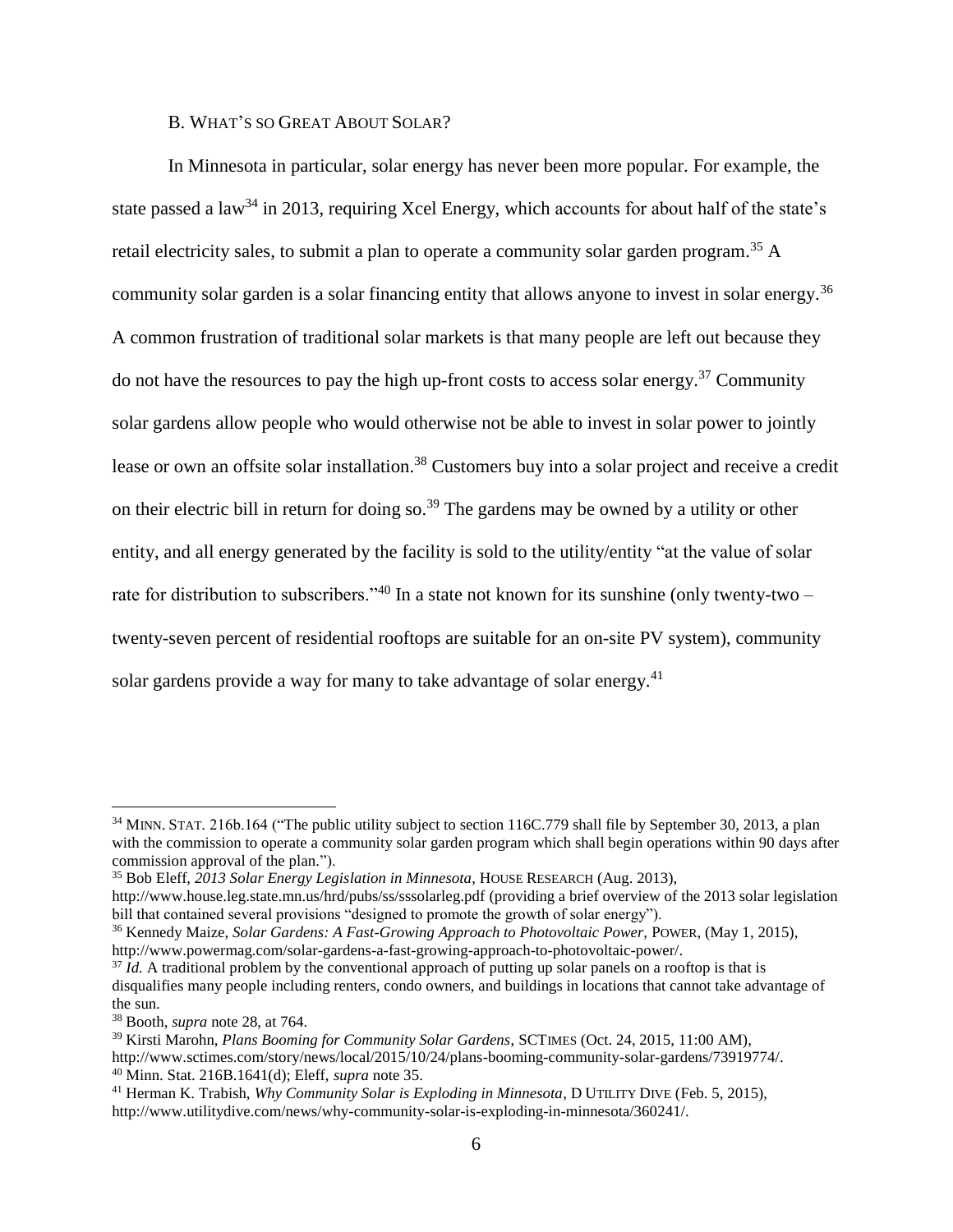Xcel energy must meet a state mandate to get 1.5 percent<sup>42</sup> of its energy production from solar by 2020, but they expect to surpass that amount this year and anticipate getting ten percent from solar by 2030.<sup>43</sup> \$31 million was invested in solar installations in Minnesota in 2015 alone, which was a 106% increase from 2014.<sup>44</sup> Using the community solar garden program as an example, when Xcel first began accepting applications to the program, developers submitted more than 400 megawatts (MW) the first day, and over 1000 MW<sup>45</sup> after just a few months.<sup>46</sup> Xcel believes the solar garden program will approve of projects adding up to more than 250 mW<sup>47</sup> by the end of 2016 and Green Tech Media (a market analysis and advisory firm for the electric industry) gave a conservative estimate of eighty-one MW of community solar will actually come online in 2016 in Minnesota.<sup>48</sup> In addition, now that the solar tax credit has been extended until 2022, financing future projects will be easier because it takes ten months to a year to build the gardens, and thus the previous deadline of 2017 for the ITC was making some developers worry.<sup>49</sup>

 $42$  Minn. Stat. 216B.1691(2)(f) "[E]ach public utility shall generate or procure sufficient electricity generated by solar energy to serve its retail electricity customers in Minnesota so that by the end of 2020, at least 1.5 percent of the utility's total retail electric sales to retail customers in Minnesota is generated by solar energy."

<sup>43</sup> Mary Divine, *Scandia Officials Embrace Solar Garden Project*, TWINCITIES.COM (Jan 12, 2016, 12:01 AM), http://www.twincities.com/localnews/ci\_29374813/scandia-officials-embrace-solar-garden-project.

<sup>44</sup> *Minnesota Solar*, SOLAR ENERGY INDUSTRIES ASSOCIATION, http://www.seia.org/state-solar-policy/minnesotasolar (last visited Apr. 10, 2016).

<sup>45</sup> The national average of residences that can be powered by a megawatt is 164. *What's in a Megawatt*, SOLAR ENERGY INDUSTRIES ASSOCIATION, http://finance-commerce.com/2015/11/some-businesses-embrace-communitysolar-gardens/ (last accessed Feb. 28, 2016).

<sup>46</sup> Frank Jossi, *Sustainable: Some Businesses Embrace Community Solar Gardens*, FINANCE & COMMERCE (Nov. 3, 2015) http://finance-commerce.com/2015/11/some-businesses-embrace-community-solar-gardens/ (explaining advantages of community solar garden subscriptions).

<sup>47</sup> Frank Jossi, *A Year after Launch, Community Solar Picking up Pace in Minnesota*, MIDWEST ENERGY NEWS (Dec. 11, 2015), http://midwestenergynews.com/2015/12/11/a-year-after-launch-community-solar-picking-up-pacein-minnesota/.

<sup>48</sup> *See* Cory Honeyman, *Community Solar: Minnesota PUC Approves 5MW System Size Cap for Solar Gardens*, GREEN TECH MEDIA (June 26, 2015), http://www.greentechmedia.com/articles/read/Minnesotas-Community-Solar-PUC-Approves-5-MW-System-Size-Cap-for-Solar-Ga.

<sup>49</sup> Frank Jossi, *Tax Credit Extension Removes 'Drop Dead Date' for Community Solar*, MIDWEST ENERGY NEWS (Dec. 23, 2015), http://midwestenergynews.com/2015/12/23/tax-credit-extension-removes-drop-dead-date-forcommunity-solar/.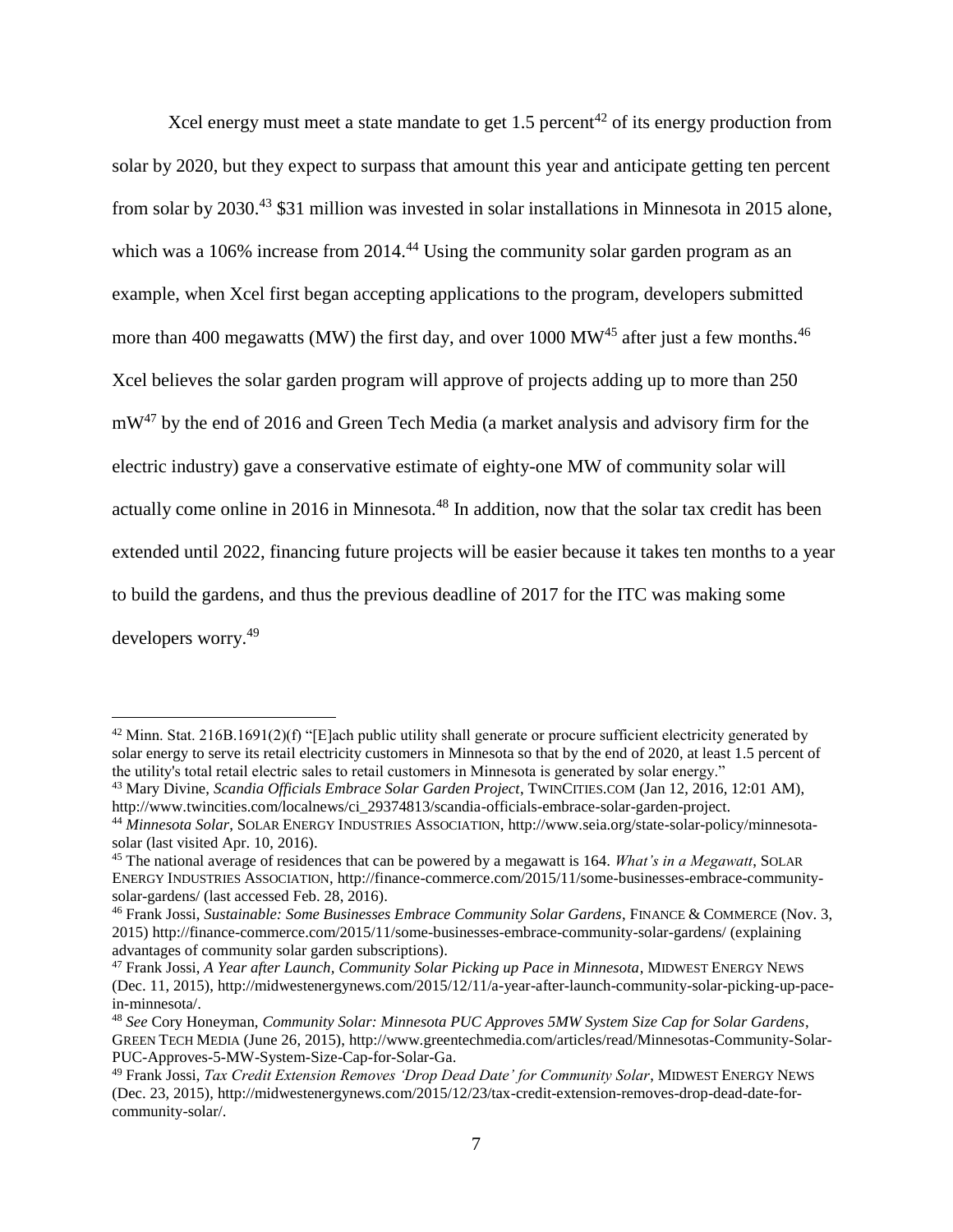### C. WHY SHOULD A NON-PROFIT INVEST IN SOLAR?

There are many benefits to investing in a solar PV system as a non-profit. The first, and perhaps most important is financial. Recently, the University of California (UC) signed a record breaking solar deal that will provide solar energy to the school for twenty-five years.<sup>50</sup> The deal is supposed to provide enough solar power to offset sixty percent of the electricity used at five of the state's ten campuses, and will even deliver power to some university medical centers.<sup>51</sup> Other universities have also began to invest in solar energy. Arizona State has entered several PPA's<sup>52</sup> with third-parties that have resulted in a generating capacity of 24.1 MW, 22.5 MW of which comes from PV installations.<sup>53</sup> This avoids 23,267 metric tons of carbon dioxide emissions per year.<sup>54</sup> Additionally, it's not just the warm states that have schools investing in solar. Rutgers University has financed a solar power canopy that will generate eight MW of power (eleven percent of the electricity for its Livingston campus) and save about \$225,000 in annual electric costs,<sup>55</sup> while Cornell University has invested in a two MW solar farm.<sup>56</sup> If the University of Minnesota were to invest in solar energy with a PPA, the savings could be ten to twenty percent off what is paid on the electric bill.<sup>57</sup>

<span id="page-7-0"></span>Furthermore, such a deal would also help the school meet its climate and sustainability goals. In 2008, the University of Minnesota, along with other higher education institutions,

- <sup>55</sup> *Rutgers Board of Governors Approves 32-Acre Solar Canopy Project*, RUTGERS (Apr. 5, 2011),
- http://news.rutgers.edu/news-releases/2011/04/rutgers-board-of-gov-20110405#.Vwlgro-cHD4.

<sup>50</sup> *University of California System Makes Largest Solar Energy Purchase in U.S.*, *supra* note [10.](#page-1-0)

<sup>51</sup> *University of California Signs Major Solar Deal*, PHYS.ORG (Sept. 9, 2014), http://phys.org/news/2014-09 university-california-major-solar.html.

<sup>&</sup>lt;sup>52</sup> Although not specifically referred to as a power purchase agreement, Arizona State's financing page describes the third-party agreements that if not PPA's, are very similar. *Financing & Incentives*, *supra* not[e 10.](#page-1-0) <sup>53</sup> *ASU Solar*, *supra* not[e 10.](#page-1-0)

<sup>54</sup> *Solar Initiatives*, ASU, http://www.asu.edu/tour/sustainability/solar.html (last visited Apr. 9, 2016).

<sup>56</sup> D.W. Nutt, *Cornell Solar Farm to Produce Power in September*, ITHACA JOURNAL (July 30, 2014, 5:45 PM), http://www.ithacajournal.com/story/news/local/2014/07/29/cornell-solar-farm/13325215/.

<sup>57</sup> E-mail from Laura Burrington, Graduate Research Assistant for the Energy Transition Lab at the University of Minnesota, to author (Apr. 1, 2016) (on file with author).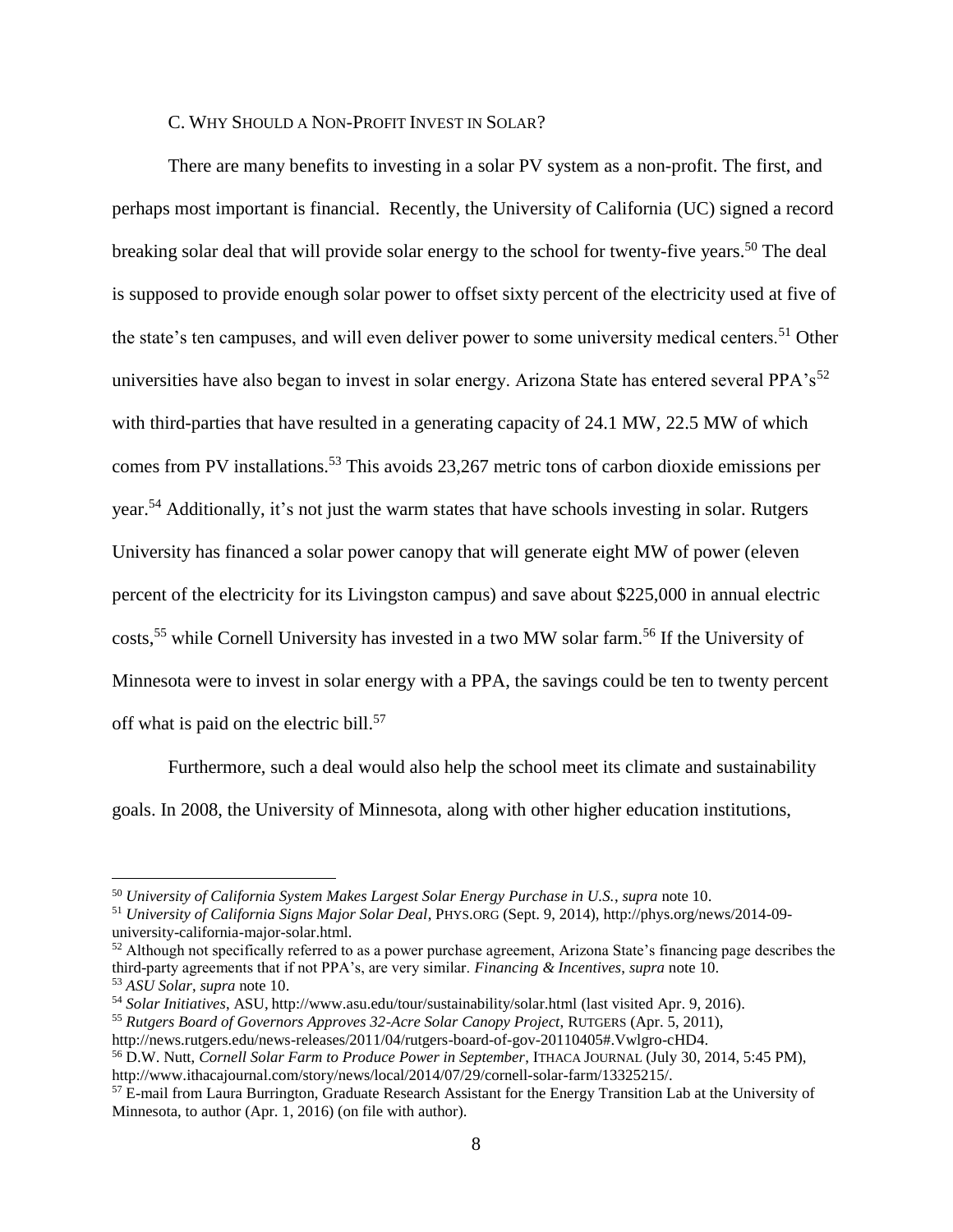signed the American College and University Presidents' Climate Commitment (ACUPCC) and more recently, the school signed the White House American Campuses Act on Climate Pledge.<sup>58</sup> The University has a goal of reducing carbon emissions by fifty percent by the end of 2020 and wants to make all of its campuses carbon neutral by  $2050$ .<sup>59</sup> The University emits 640,000 tons of CO2, and 51.2% of this comes just from purchased electricity.<sup>60</sup> Solar energy is Minnesota's largest energy source,  $61$  and investing in a PV system can help the University achieve its climate goals as well as save money.

### <span id="page-8-0"></span>D. ALL THIS SOUNDS GREAT, WHAT'S THE PROBLEM?

Since a non-profit entity is tax exempt and thus could not employ the thirty percent ITC, it would need to look to alternative measures if they want to invest in solar energy. In order for a non-profit to safely invest in solar, it should partner with a business that has a tax appetite.<sup>62</sup> To accomplish this, they should execute what is called a power purchase agreement (PPA). However, there is some uncertainty in the laws of Minnesota about whether or not entering such an agreement would be allowed. There is a chance that they would be considered a public utility and need to be regulated as such. Then, if allowed to enter a PPA, the question becomes how to

best limit the financial risks of building a solar project.

### II. THIRD-PARTY OWNERSHIP STRUCTURE

 $\overline{a}$ 

http://solar.maps.umn.edu/ (last visited Apr. 5, 2016).

<sup>58</sup> *Id*.; *U of M Experts Available to Discuss Upcoming Climate Change Negotiations in Paris*, UNIVERSITY OF MINNESOTA DISCOVER (Nov. 23, 2015), http://discover.umn.edu/news/environment/u-m-experts-available-discussupcoming-climate-change-negotiations-paris.

<sup>59</sup> *U of M Experts Available to Discuss Upcoming Climate Change Negotiations in Paris*, *supra* note [58.](#page-8-0)

<sup>60</sup> Email from Laura Burrington, *supra* note [57.](#page-7-0)

<sup>61</sup> *Minnesota Solar Suitability Analysis*, UNIVERSITY OF MINNESOTA DRIVEN TO DISCOVER,

<sup>62</sup> Coughlin et al., *supra* note [8](#page-1-1) ("Individuals or businesses that can use tax credits to deduce the amount they owe in taxes are said to have a 'tax appetite.' For example, public and nonprofit organizations that are tax exempt, and therefore, do not have a tax appetite. In addition, taxpaying entities might be eligible to use tax-based incentives, but have insufficient tax appetite to make full use of them.").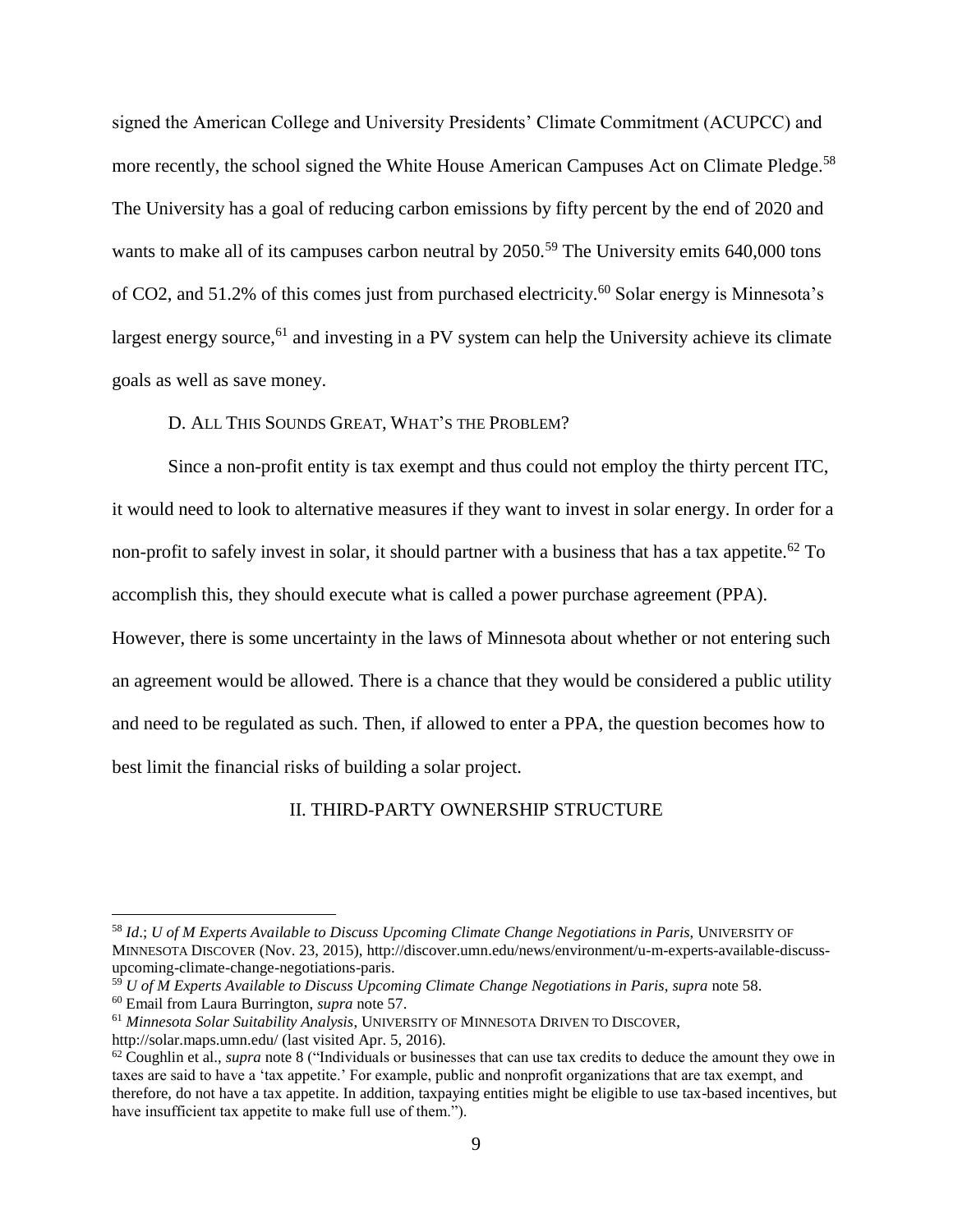<span id="page-9-0"></span>A PPA would allow a third-party to take advantage of the Federal Solar Tax Credit, as well as other tax incentives. The third-party developer would build the solar project on the customer's property, usually with an option to have the project bought out after a number of years.<sup>63</sup> Under the PPA, the developer will sell the electricity to the host institution. However, as previously noted, some states will not allow this because then they would need to be regulated as public utilities. In Minnesota, the law requires strict regulation of public utilities,<sup>64</sup> but also states "[n]o person shall be deemed to be a public utility if it produces or furnishes service to less than 25 persons."<sup>65</sup> This creates some doubt as to third-party agreements, but they likely would not be considered public utilities in light of state judicial history and decisions made in the courts of other states.

### A. POWER PURCHASE AGREEMENTS: HOW DO THEY WORK?

In order for a tax exempt entity to invest in a solar installation with as little risk as possible, they should enter into a PPA with a third-party. Financing is seen as the largest barrier preventing the development of solar gardens and a PPA can help reduce the cost of a solar project.<sup>66</sup> Under a third-party PPA, the customer interested in hosting the solar garden signs on with a project developer who then "builds, owns, and operates" the garden on the customer's land (also called the host site).<sup>67</sup> The developer then sells the electricity back to the host through the PPA, who has agreed to buy the electricity generated by the garden for a specified term.<sup>68</sup> The length of the PPA can be anywhere from ten to twenty-five years, although twenty years is

<sup>63</sup> Katherine Kollins et al., *Solar PV Project Financing: Regulatory and Legislative Challenges for Third-Party PPA System Owners,* NATIONAL RENEWABLE ENERGY LABORATORY 5 (2010),

http://www.nrel.gov/docs/fy10sti/46723.pdf.

<sup>64</sup> *See* MINN. STAT. § 216B.01 (2015).

<sup>65</sup> MINN. STAT. § 216b.02 subdiv. 4 (2015).

<sup>66</sup> Farkas, *supra* not[e 9,](#page-1-2) at 98.

<sup>67</sup> Kollins et al., *supra* note, [63](#page-9-0) at 3.

<sup>68</sup> *Id.*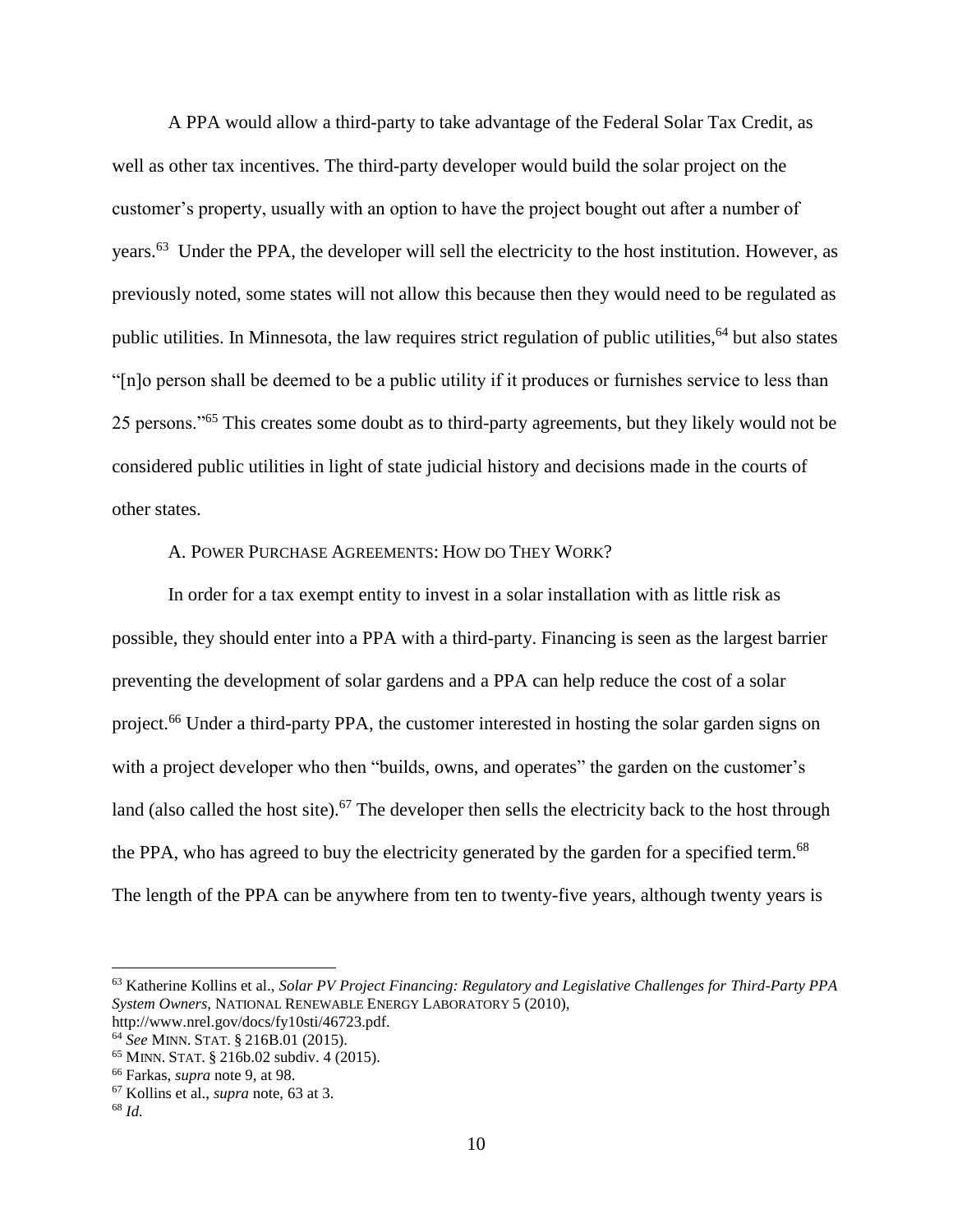<span id="page-10-0"></span>the most common.<sup>69</sup> Many of these agreements will also contain an early buyout clause that is exercisable and certain points in the life of the contract, although never before the sixth year (because it takes six years for most of the tax benefits to be realized).<sup>70</sup> The PPA contract will determine what kind of revenues and incentives the developer receives in return for paying for the initial costs of the project.<sup>71</sup> Because of this, customers that want to avoid paying for the start-up costs will usually need to pay more for electricity.<sup>72</sup> The ability to transfer the up-front cost of building the project to an entity that is better suited to facilitate the cost of the project through tax incentives has been critical to the growth of the third-party PPA model.<sup>73</sup>

At the end of the of the PPA's term, the host can extend the agreement, have the developer remove the system (unlikely), or buy the system from the developer (called a "flip").<sup>74</sup> Under the flip scenario, once the developer has fully monetized its tax benefits and agreed upon rate of return, the allocation of benefits and majority ownership would flip to the host, who would then have the option to buy out the developer's interest at fair market value.<sup>75</sup> As noted previously, there can be purchase options in the PPA starting in year six of the operation. The purchase price can also have been included in the PPA, although must be at least for fair market value due to tax requirements.<sup>76</sup> If the price was less than fair market value, the Internal Revenue

<span id="page-10-1"></span><sup>69</sup> Mark Bolinger et al., *Financing Non-Residential Photovoltaic Projects: Options and Implications*, ERNEST ORLANDO LAWRENCE BERKELEY NATIONAL LABORATORY (Jan. 2009) 17, http://blog.solargaines.com/how-todepreciate-your-commercial-solar-investment-with-macrs (giving a thorough and in-depth run-down of the financial implications of non-residential photovoltaic systems).

<sup>70</sup> *See* I.R.C. § 50(a) (2012); Bolinger, *supra* note [69.](#page-10-0)

 $71$  These incentives include electricity sales, sales of environmental attributes (RECs), cash incentives, and state and federal tax incentives. Kollins et al., *supra* note [63](#page-9-0) at 3.

<sup>72</sup> *Id*.

<sup>73</sup>*Id.*

<sup>74</sup> *Solar Power Purchase Agreements*, SOLAR ENERGY INDUSTRIES ASSOCIATION, http://www.seia.org/researchresources/solar-power-purchase-agreements (last visited Jan. 18, 2016) (providing a brief overview of power purchase agreements for photovoltaic systems).

<sup>75</sup> Coughlin et al., *supra* note [8,](#page-1-1) at 18.

<sup>76</sup> John Hopkins, *A Guide to End of Term Options in a Solar PPA*, BREAKING ENERGY (Sept. 26, 2012, 1:30 PM), http://breakingenergy.com/2012/09/26/a-guide-to-end-of-term-options-in-a-solar-ppa/ (going over the three typical options for what happens to the photovoltaic system once the term of the power purchase agreement ends).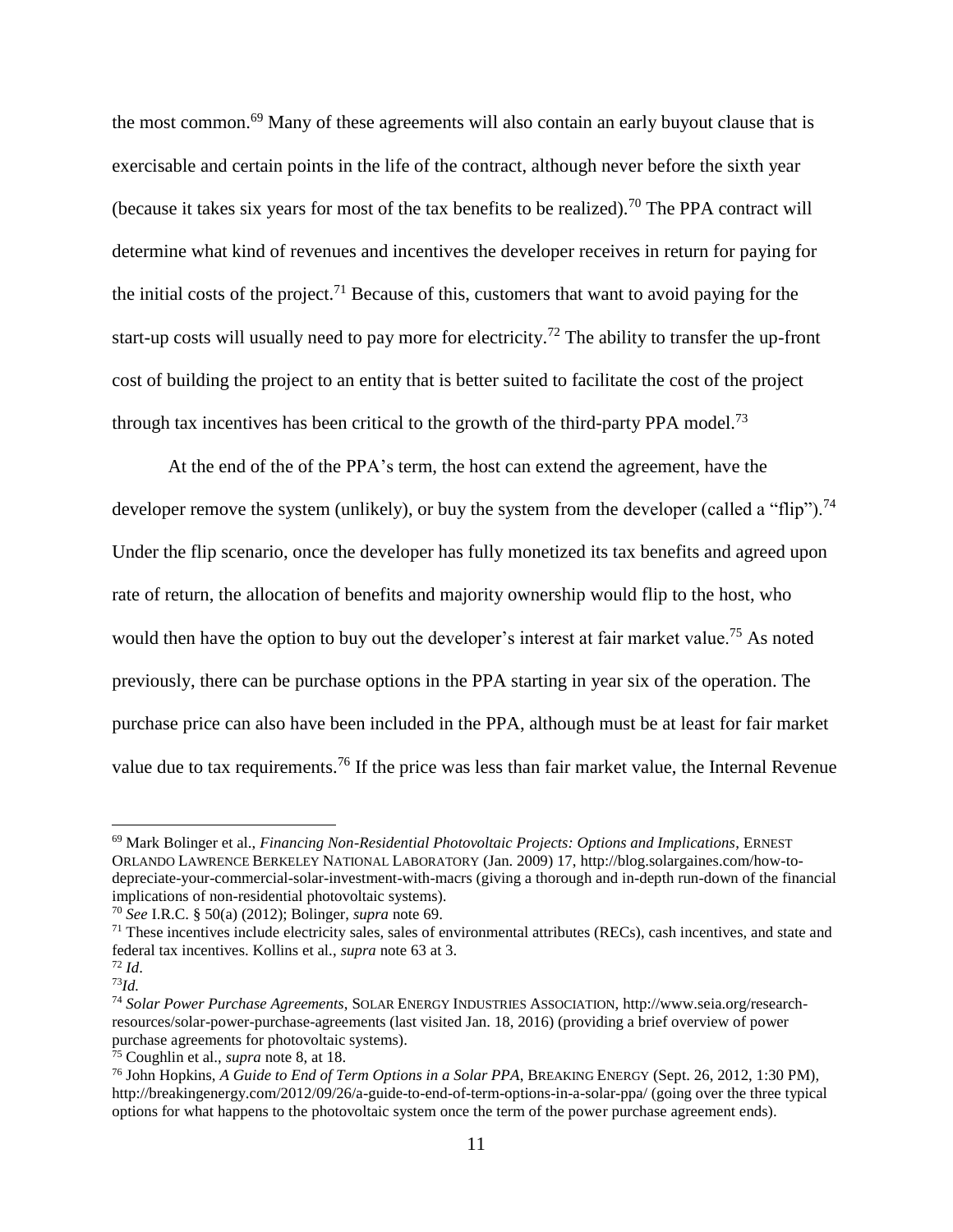Service (IRS) may treat it has a sale and say the tax credits go to the building owner and not the third-party investor, so it is essential the purchase price is for fair market value so the third-party does not lose its tax benefits. 77

### B. THE NON-PROFIT MODEL FOR POWER PURCHASE AGREEMENTS

Until now, this note has mainly discussed how PPA's work for normal, taxable entities. However, in order for a non-profit to utilize the third-party PPA structure, there are a few additional steps they must take. For the most part, the PPA will be set up the same way, but because the non-profit host is tax exempt, it must take steps to ensure that it would be considered a "service contract" rather than a lease under the Internal Revenue Code (IRC).<sup>78</sup> The code distinguishes a service contract from a lease, which is an important distinction for the purposes of the PPA.<sup>79</sup> If the requirements of the IRC are not followed, then the service contract (in our case the PPA) will be considered a lease, jeopardizing the use of the project's tax benefits by the developer.<sup>80</sup> This makes it vital that the project adheres to  $\S 7701$ .

Section 7701 of the IRC contains a list of four requirements that must be met in order for a service contract to avoid being considered a lease.<sup>81</sup> First, the service recipient (the non-profit host) cannot operate the facility that will be providing the service.<sup>82</sup> Second, the service recipient cannot bear "any significant financial burden if there is nonperformance under the contract or arrangement" (except for reasons beyond control of the service provider).<sup>83</sup> Third, the service recipient cannot join in any potential financial upside if the operating costs of the project are less

<sup>77</sup> *See Tax Equity Due Diligence*, GREENZU, http://greenzu.com/invest-advice/tax-equity-due-diligence (last visited Jan. 18, 2016). *See also* Hopkins, *supra* note [76.](#page-10-1)

<sup>78</sup> 26 U.S.C. § 7701(e) (2012).

<sup>79</sup> *Id*.

<sup>80</sup> Bolinger, *supra* note [69,](#page-10-0) at 24.

 $81$  26 U.S.C.  $\frac{2}{3}$  7701(e)(4)(A) (2012).

 $82$  26 U.S.C. § 7701(e)(4)(A)(i) (2012).

 $83$  26 U.S.C. § 7701(e)(4)(A)(ii) (2012).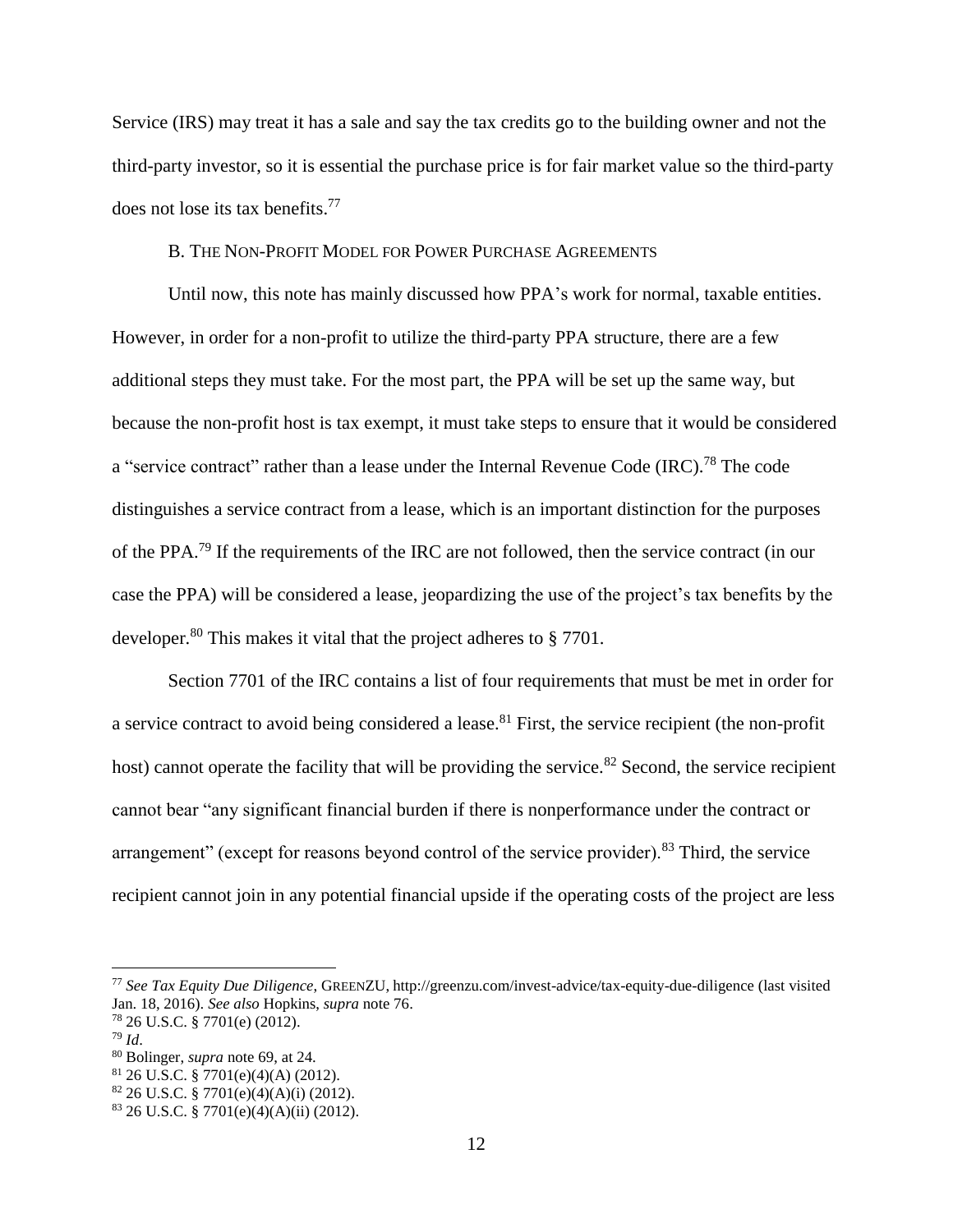than expected.<sup>84</sup> Fourth, the service recipient can only have a purchase option in the contract to buy the facility at fair market value.<sup>85</sup> All four of these requirements should be fairly easy to adhere to, but it is important to keep them in mind when setting up the PPA because failing to obey them would be disastrous to the project. Essentially, the PPA trades away the advantages of the host site being tax exempt for the potentially greater advantages available to the private sector for solar projects.<sup>86</sup> Although there is a method to set up a PPA for a tax-exempt entity, in some states the legality of the third-party ownership structure is unclear.

### C. SHOULD THIRD-PARTY PPAS BE REGULATED AS PUBLIC UTILITIES?

In many states, the third-party PPAs are not allowed because by selling power to the enduse customers, developers are considered public utilities. However, half of the states (twenty-five states plus Washington DC and Puerto Rico) in the U.S. allow third-party ownership of solar, after Georgia Governor Nathan Deal signed the Solar Power Free-market Financing Act of 2015.<sup>87</sup> This is an increase from 2012 when only twenty-one states (plus Puerto Rico) had authorized third-party PPAs.<sup>88</sup> Minnesota is one state where the legal status of the third-party PPA is uncertain, but by examining the State's case law, as well as looking at other states who have recently ruled on these agreements, it seems that in Minnesota the third-party PPA would not need to be regulated as a public utility.

<sup>84</sup> 26 U.S.C. § 7701(e)(4)(A)(iii) (2012).

 $85$  26 U.S.C. § 7701(e)(4)(A)(iv) (2012).

<sup>86</sup> Bolinger, *supra* note [69,](#page-10-0) at 24.

<sup>87</sup> *In the Southeast, Could Third-Party Ownership of Solar Power be Taking Root?*, ROCKY MOUNTAIN INSTITUTE (June 30, 2015), http://blog.rmi.org/blog\_2015\_06\_30\_southeast\_third\_party\_ownership\_of\_solar\_power. For a full list of the laws and decisions authorizing third-party power purchase agreements for solar PV, as well as a map highlighting which states allow, disallow, or have not ruled one way or the other, *see* U.S. DEPARTMENT OF ENERGY, 3 RD PARTY SOLAR PV POWER PURCHASE AGREEMENT (PPA), http://ncsolarcen-prod.s3.amazonaws.com/wpcontent/uploads/2015/08/3rd-Party-PPA\_072015.pdf (last visited Jan. 23, 2016).

<sup>88</sup> John Farrell, *Map of State 3rd Party PPA Rules*, INSTITUTE FOR LOCAL SELF-RELIANCE (May 9, 2012), https://ilsr.org/map-state-3rd-party-ppa-rules/ (showing a map that highlights which states allow, disallow, or have not ruled one way or the other on third-party PPA's, but from 2012).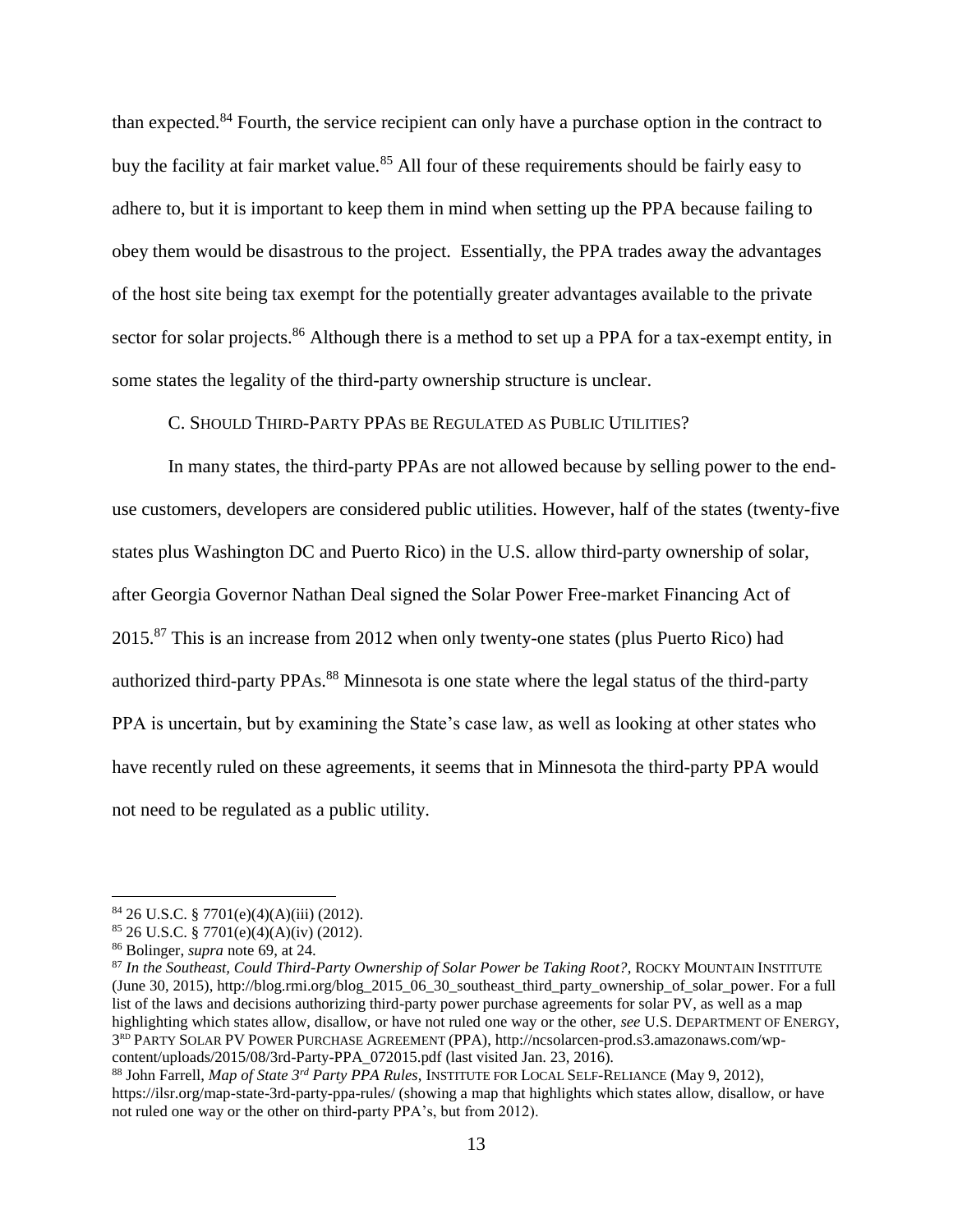## <span id="page-13-0"></span>i. Why are Public Utilities Regulated Anyway?

The primary reason electricity markets are regulated in the United States is to protect the consumers and to ensure a well-functioning electric grid.<sup>89</sup> Minnesota, along with twenty-nine other states, is a state where public utilities are regulated.<sup>90</sup> This essentially means that privately owned utilities are granted a legal monopoly with an exclusive service territory; in exchange they are subject to heavy regulation in order to keep service at a fair price.<sup>91</sup> In addition to protecting the consumers, granting the utilities a monopoly prevents many problems such as "unnecessary duplication of assets such as transmission and distribution facilities" as well as preventing anyone from connecting a generator to the grid and causing "congestion, blackouts, and maintenance concerns."<sup>92</sup> It also incentivizes the utilities to invest in the grid because they can be certain their investments will be profitable because they have guaranteed customers.<sup>93</sup>

<span id="page-13-1"></span>ii. Public Interest Concerns: Why shouldn't they be regulated?

It has been argued that regulation of public utilities is an outdated product of the

twentieth century and is, for the most part, no longer needed.<sup>94</sup> When utilities first began,

regulation made sense. The early twentieth century produced two technologies that led to power

plants getting larger and larger and moving away from population centers: steam turbines (which

<sup>89</sup> Kollins et al., *supra* note [63,](#page-9-0) at 4.

<sup>90</sup> John Farrell, *Why Utilities Need to act on the Coming "Solar Storm"*, RE NEW ECONOMY (Mar. 4, 2013), http://reneweconomy.com.au/2013/300-reasons-utilities-should-do-these-3-things-for-distributed-solar-14353. <sup>91</sup> Peter Agresta, Note, *House of the Enterprising Sun: The Iowa Supreme Court Votes for Distributed Solar Power*, 17 VT. J. ENVTL. L. 283, 286.

<sup>92</sup> *Id*.

<sup>93</sup> Agresta, *supra* note [91.](#page-13-0)

<sup>94</sup> *See generally* David Roberts, *Power Utilities are Built for the 20th Century. That's why they're flailing in the 21st.*, VOX (Sept. 9, 2015, 9:10 AM) http://www.vox.com/2015/9/9/9287719/utilities-monopoly (arguing that utilities are structured the wrong way and the services they provide no longer need to be bundled by a single monopoly); Lynne Kiesling, *Implications of Smart Grid Innovation for Organizational Models in Electricity Distribution*, WILEY HANDBOOK OF SMART GRID DEVELOPMENT, (forthcoming February 2015), http://papers.ssrn.com/sol3/papers.cfm?abstract\_id=2571251(follow "download this paper" link) (discussing how new technologies from outside the electric industry are changing the electric business model, and how this is and

will affect the industry going forward).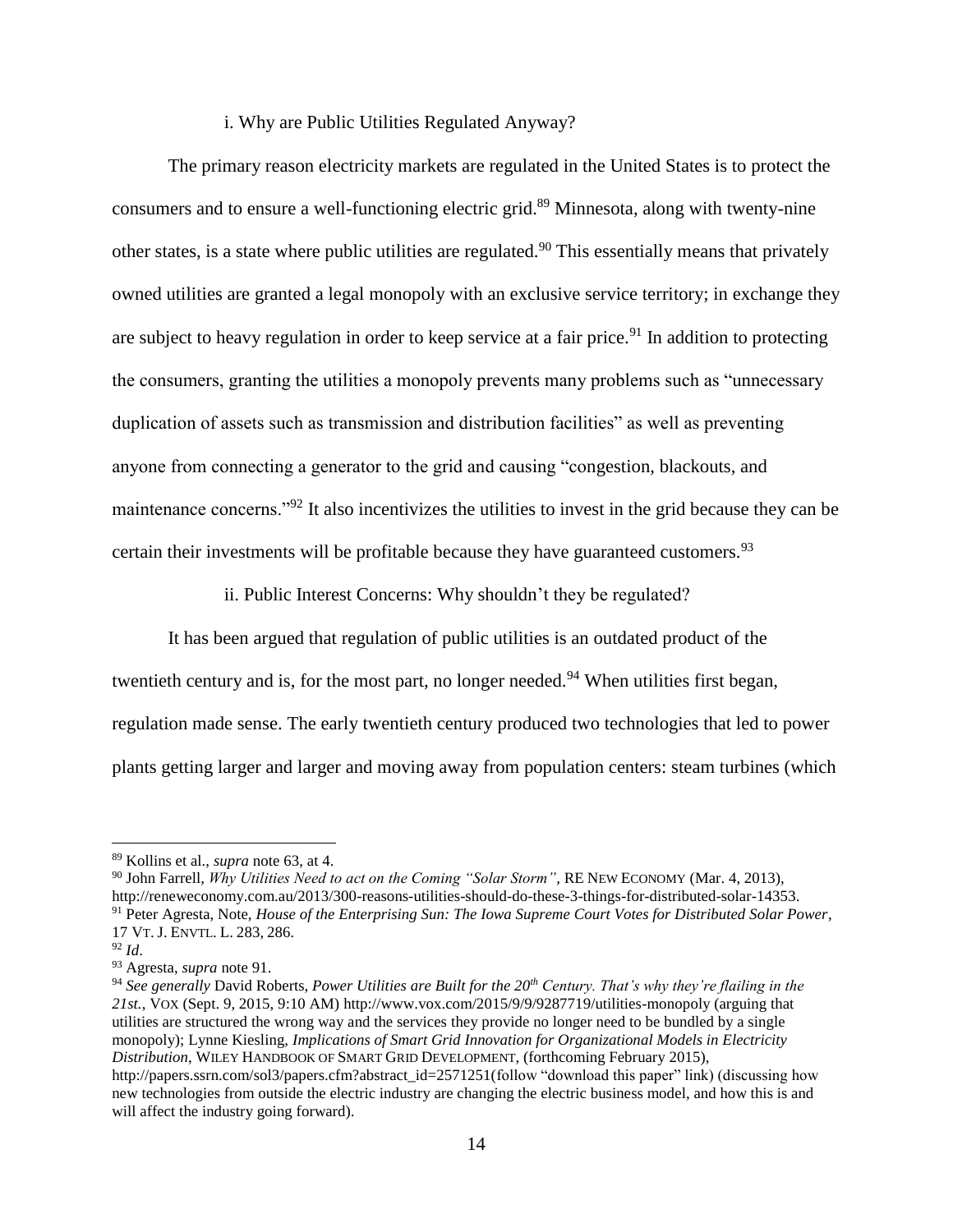were more powerful than the steam engines they replaced) and alternating current (AC) which could carry power over greater distances than direct current (DC).<sup>95</sup> These new technologies in turn created "two underlying structural conditions for the electricity market": high barriers to entry and large economies of scale.<sup>96</sup> The so called "natural monopoly"<sup>97</sup> of utility regulation came about because of these market conditions.<sup>98</sup> Now, because those two market conditions are no longer necessarily true, it may not make sense to continue vertical integration and the bundling of electric services.<sup>99</sup> But even within the regulated utility framework, the third-party power purchase agreement is another way for the consumer to have their electric needs met and should not be prevented because of outdated utility laws.

<span id="page-14-0"></span>In addition, one of the traditional arguments in favor of regulating public utilities is that they provide an essential service and regulating them is in the public interest to ensure reliability.<sup>100</sup> According to the Supreme Court, utility regulation is needed where there is the looming possibility of "exorbitant charges and arbitrary control."<sup>101</sup> Third-party PPAs are not for

 $\overline{a}$ 

<sup>97</sup> A natural monopoly is "A type of monopoly that exists as a result of the high fixed or start-up costs of operating a business in a particular industry. Because it is economically sensible to have certain natural monopolies, governments often regulate those in operation, ensuring consumers get a fair deal." *Natural Monopoly*,

INVESTOPEDIA.COM, http://www.investopedia.com/terms/n/natural\_monopoly.asp.

<sup>95</sup> Roberts, *supra* note [94.](#page-13-1)

<sup>&</sup>lt;sup>96</sup> The high barrier to entry was "because big power plants and long-distance transmission lines were very expensive" while the large economies of scale occurred "because the average cost of delivered power got cheaper with every new expansion of demand." *Id*.

<sup>98</sup> R. Richard Geddes, *A Historical Perspective on Electricity Utility Regulation*, CATO REV. BUS. & GOV'T 75, 76 (1992) http://object.cato.org/sites/cato.org/files/serials/files/regulation/1992/1/v15n1-8.pdf (providing an analysis of the history of electricity regulation, explaining the natural monopoly model, and providing critiques to this theory). <sup>99</sup> Roberts, *supra* note [94.](#page-13-1)

<sup>100</sup> Kollins et al., *supra* not[e 63,](#page-9-0) at 4.

<sup>101</sup> Charles Wolf Packing Co. v. Court of Indus. Relations of State of Kansas 262 U.S. 522, 539 (1923); Memorandum from Bradley Klein & Rachel Granneman, Envtl. L. & Pol'y Center, to Minnesota Energy Policymakers & Stakeholders 6 (Oct. 27, 2015) http://elpc.org/wp-content/uploads/2015/10/Minnesota-TPO-Memo\_FINAL\_10-27-15.pdf.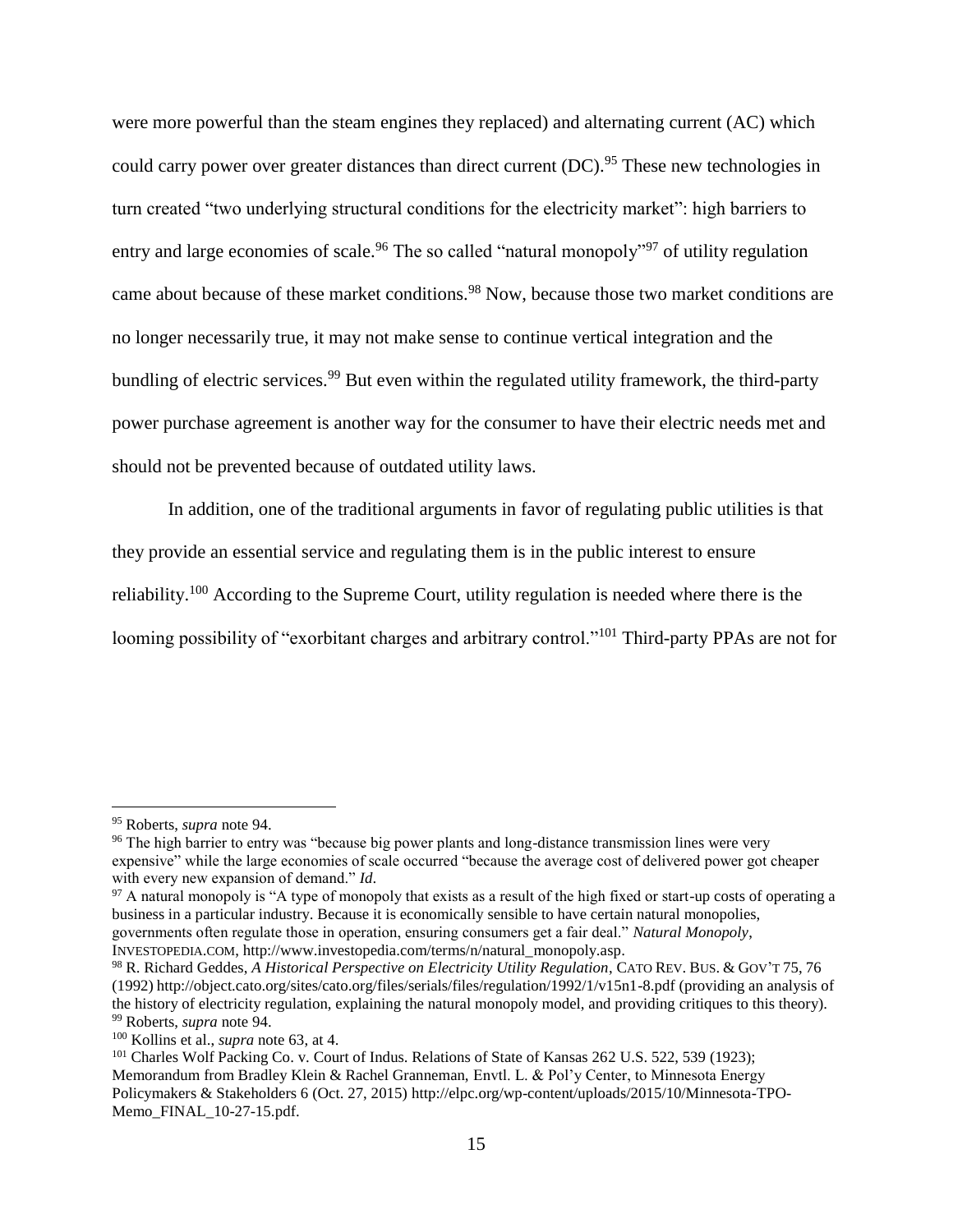the public use but rather for the benefit of the host site. The public does not need access to these systems and can continue to receive electricity from their connection to the grid.<sup>102</sup>

# iii. The Situation in Minnesota

Minnesota is a state where the public utilities are regulated by the government.<sup>103</sup> If an entity is considered a public utility, it is subject to strict regulation by the Minnesota Public Utilities Commission.<sup>104</sup> The Minnesota Statutes divide the state into geographical regions and prohibit public utilities from furnishing electric service to a customer in the region of another public utility.<sup>105</sup> The statutes further state that an "electric utility" means anyone "operating, maintaining or controlling in Minnesota equipment or facilities for providing electric service at retail . . . ."<sup>106</sup> This statute could potentially create legal trouble for third-party PPA's because if the PPA developer is considered a public utility it will be subject to strict regulation.<sup>107</sup> If the reason that electricity markets are regulated is to protect the consumer, then it makes no sense to regulate third-party PPA's as utilities because doing so would protecting the monopoly the utilities maintain, not the consumers.<sup>108</sup> This section could effectively kill third-party PPA's if the owners are considered public utilities.<sup>109</sup> However, by examining Minnesota case law and public interest concerns, it appears that third-party PPAs would not need to be regulated as public utilities.

<sup>&</sup>lt;sup>102</sup> Klein & Granneman, *supra* note [101,](#page-14-0) at 8 ("The business of installing solar panels on rooftops, for example, has an essential private character that is much different that the vital *public* services that courts have described as 'clothed with the public interest.'").

<sup>103</sup> *Id*. at 2.

<sup>104</sup> MINN. STAT. § 216B.01 (2015). See Klein & Granneman, *supra* note [101,](#page-14-0) at 2, for a much more in depth and detailed legal analysis of the question of whether or not third-party owners of "distributed generation systems" should be regulated as public utilities under Minnesota law. Much of what I discuss in this section is drawn from their excellent legal analysis and expertise.

<sup>105</sup> § 216B.37; Klein & Granneman, *supra* note [101,](#page-14-0) at 2.

<sup>106</sup> §216B.38 subdiv. 5.

<sup>107</sup> Kollins et al., *supra* not[e 63.](#page-9-0)

<sup>108</sup> *See* Klein & Granneman, *supra* note [101](#page-14-0)**[Error! Bookmark not defined.](#page-14-0)**.

<sup>109</sup> Klein & Granneman, *supra* note [101,](#page-14-0) at 2.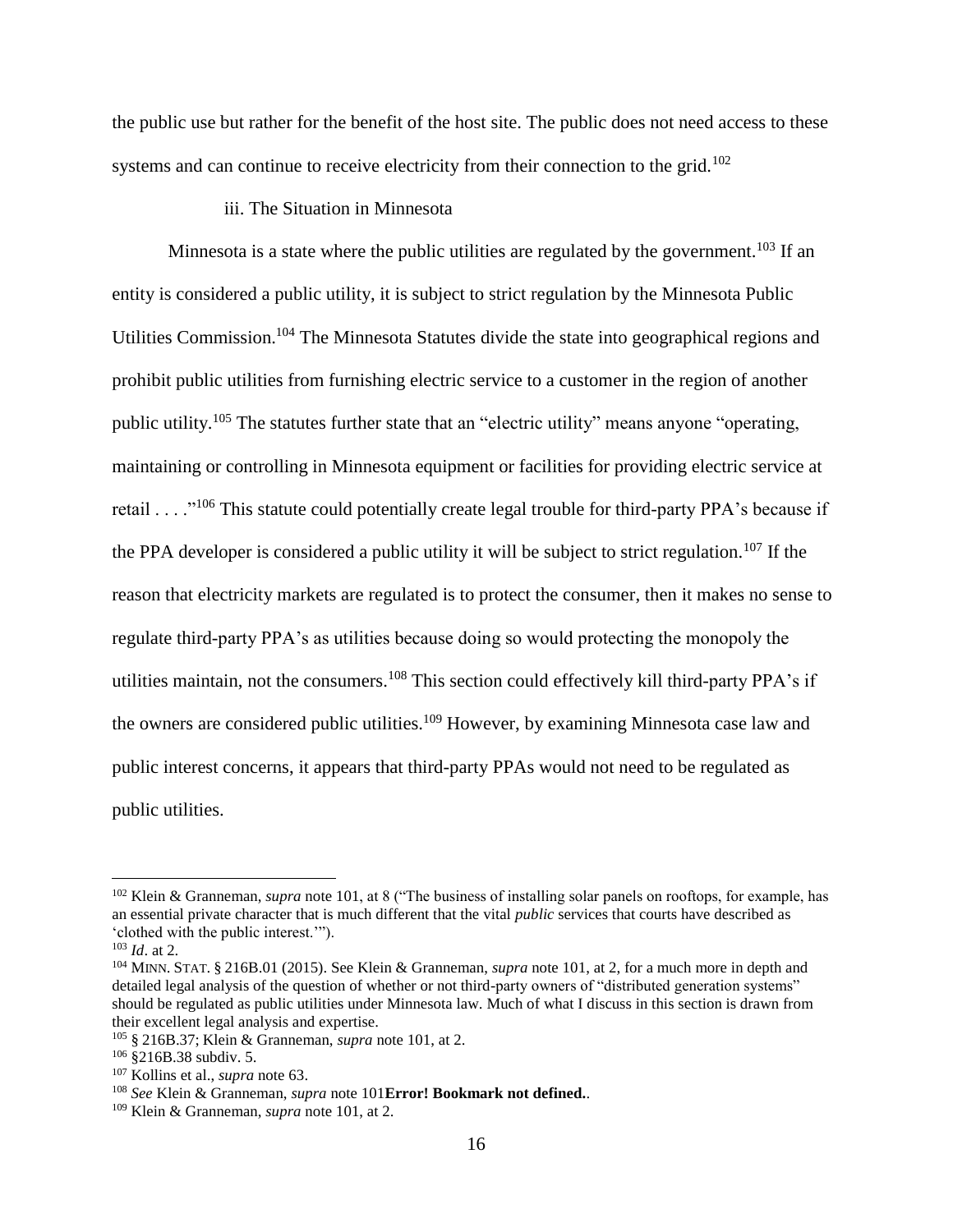<span id="page-16-0"></span>In determining if an entity should be considered a public utility in Minnesota, the Minnesota Supreme Court has looked to the specific facts of each case to decide if the entity has the necessary "public character."<sup>110</sup> There are several cases that are useful in determining what kinds of entities constitute public utilities. In *Northern Natural Gas Co. v. Minnesota Public Service Comm'n* (*Northern Natural I*) the Court held that a company selling natural gas directly from a pipeline to thirty-four large industries and 2,100 farmers fell within the state's statutory definition<sup>111</sup> of a public utility.<sup>112</sup> Northern Natural Gas's argument was that supplying natural gas to a small class of customers is not "to or for the public" as is needed under the definition of public utility.<sup>113</sup> The Court rejected this argument and determined that the company "in all aspects looked and felt like a utility" and therefore should be regulated as one.<sup>114</sup>

Another Minnesota Supreme Court case that deals with what constitutes a public utility is *Dairyland Power Cooperative v. Brennan*. <sup>115</sup> This case questioned whether a cooperative "engaged in the business of furnishing electric energy at wholesale" should be considered a public utility.<sup>116</sup> The Court again looked to the character of the entity under its particular circumstances in determining that it would be considered a public utility in fact.<sup>117</sup> Among other things, the cooperative had: a policy of extending electric service to all rural electric cooperatives within its service area and accepted them without discrimination, was interconnected with two power companies in what is known as a "'power pool'" making it a part of a "large integrated

<sup>110</sup> *Id*.

<sup>&</sup>lt;sup>111</sup> MINN. STAT. § 216B.02 subdiv. 4 (2015) ("Public utility' means persons, corporations or other legal entities . . . operating, maintaining, or controlling, in this state equipment or facilities for furnishing at retail natural manufactured or mixed gas or electric service to or for the public . . . .").

<sup>112</sup> Northern Natural Gas Co. v. Minnesota Public Service Comm'n, 292 N.W.2d 759, 764 (Minn. 1980); Klein & Granneman, *supra* not[e 101](#page-14-0)**[Error! Bookmark not defined.](#page-14-0)**, at 3.

<sup>113</sup> *Northern Natural I*, 292 N.W.2d 759, 762 (Minn. 1980).

<sup>114</sup> *Id*.

<sup>115</sup> Dairyland Power Cooperative v. Brennan, 82 N.W.2d 56 (Minn. 1956).

<sup>116</sup> *Id*. at 57.

<sup>&</sup>lt;sup>117</sup> *Id.* at 59, 61 ("What constitutes a public utility depends upon the particular facts in each case.").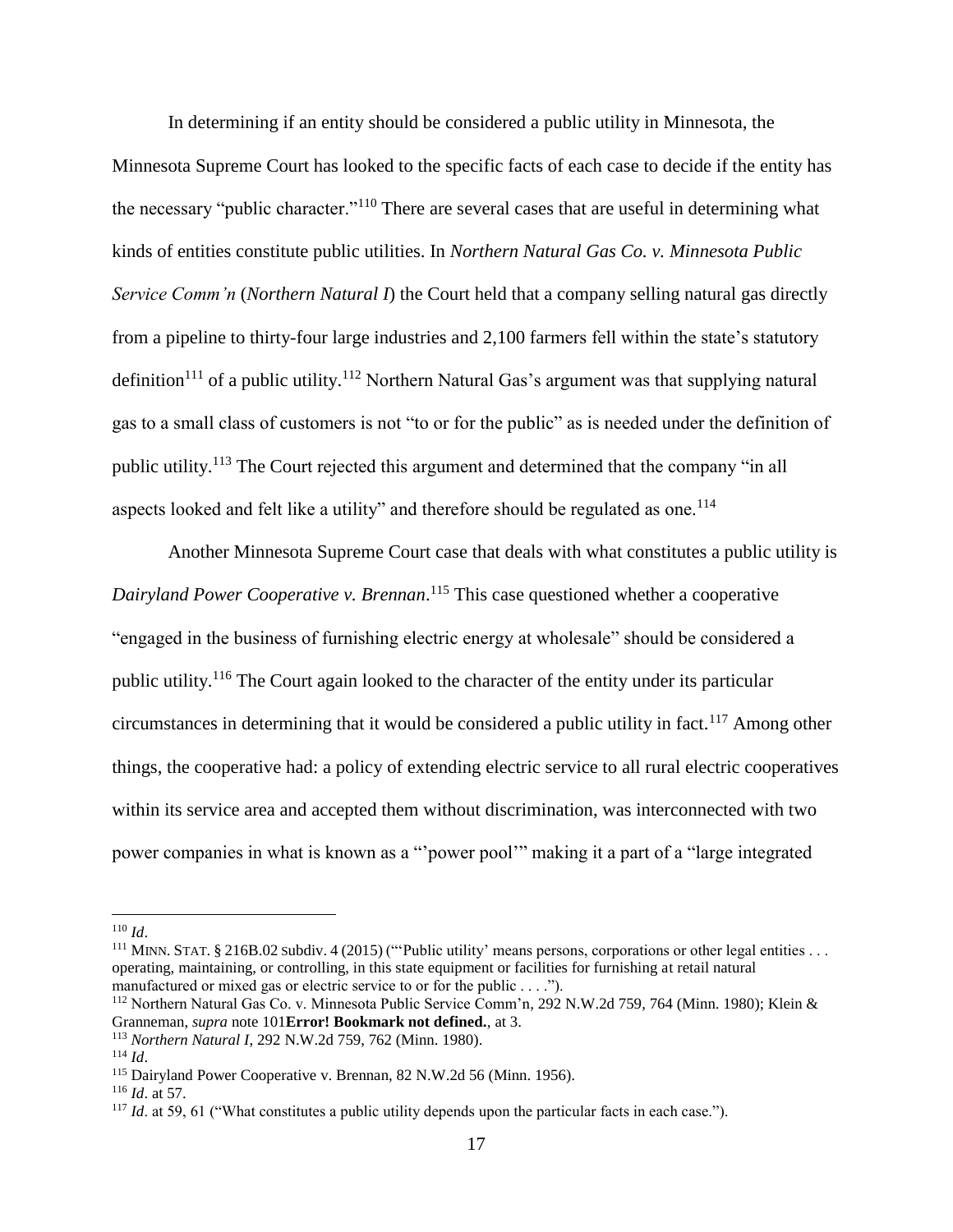system on the same basis as other competitors who are public utilities," and had the right of eminent domain which cannot be given to entities that do not provide a public service.<sup>118</sup> In short, the cooperative "looked and felt like a public utility.<sup>119</sup>

Third-party ownership of PPAs do not share the characteristic of public utilities, and should not be regulated as such. They do not supply electricity to anyone who wants it, rather only to the entity who signs the agreement.<sup>120</sup> As stated above, Minnesota Supreme Court looks to the particular facts of each case in determining if the entity has the necessary "public character" to be considered a public utility.<sup>121</sup> Using this analysis "courts in Minnesota would likely conclude that electricity sales under a PPA are merely incidental to the system design, construction, operations, maintenance, and financing services provided by [third-party owners of on-site generation] in a competitive market."<sup>122</sup>

iv. Recent Iowa Ruling on the Issue

In July of 2014, the Iowa Supreme Court ruled third-party PPAs will not be treated as public utilities.<sup>123</sup> In this case, Eagle Point Solar (Eagle Point) entered into a PPA to build a solar energy system for the city of Dubuque and the city agreed to purchase all of the electricity produced by the system.<sup>124</sup> The case is particularly important because the Court relied upon another Iowa case, *Iowa State Commerce v. Northern Natural Gas* (*Northern Natural 2)*<sup>125</sup>

<sup>118</sup> *Id*. at 61–2.

<sup>119</sup> Klein & Granneman, *supra* note [101,](#page-14-0) at 3.

<sup>120</sup> *Id*. at 8.

<sup>&</sup>lt;sup>121</sup> *See supra* text accompanying note [110.](#page-16-0)

<sup>&</sup>lt;sup>122</sup> Klein & Granneman, *supra* note [101,](#page-14-0) at 4. For an illustration of how the Minnesota Supreme Court may apply its analysis of whether the third-party PPA constitutes a public utility, see Minn. Microwave, Inc. v. Pub. Serv. Comm'n, 190 N.W.2d 661 (Minn. 1971) (determining that the supplier of a closed-circuit television service should not be regulated because it was too different and the "usual monopolistic evils" that warranted utility regulation were not present).

<sup>123</sup> SZ Enterprises, LLC v. Iowa Utilities Bd., 850 N.W.2d 441, (Iowa 2014).

<sup>124</sup> *Id*. at 443–444.

<sup>125</sup> *See id*., at 445 (citing Iowa State Commerce Comm'n v. Northern Natural Gas Co., 161 N.W.2d 111 (Iowa 1968)).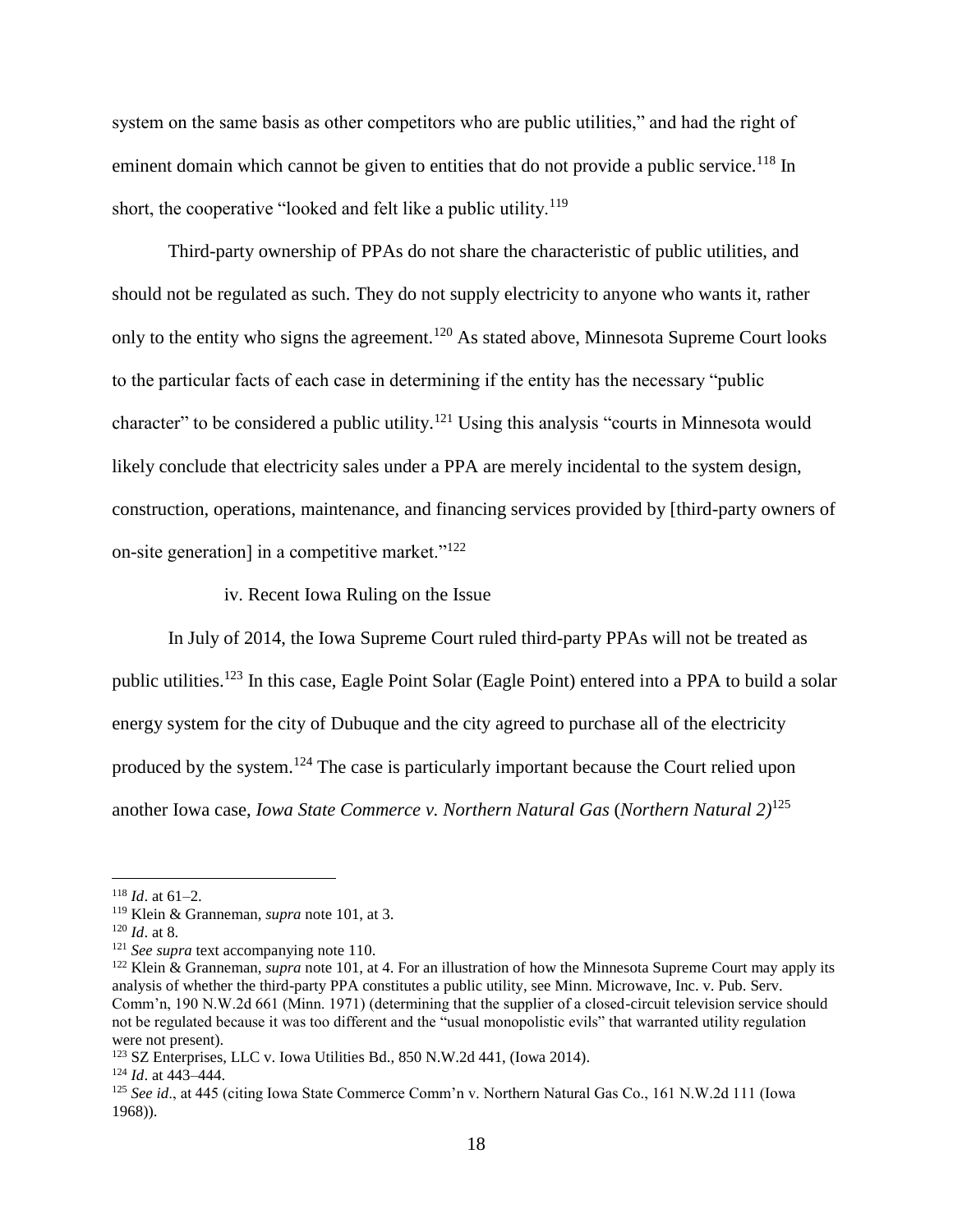which was also cited in the Minnesota Supreme Court's discussion in *Northern Natural Gas I*. 126 The 2014 case, *SZ Enterprises*, essentially hinged on whether or not Eagle Point fell under one of two definitions from the Iowa Code.<sup>127</sup> The first definition (from Iowa code section 476.1) that the Court examined (and the one they spent the majority of the opinion analyzing) defined a public utility as "[a]ny person, partnership, business association, or corporation, domestic or foreign, owning or operating any facilities for: a. Furnishing gas by piped distribution system or electricity to the public for consumption."<sup>128</sup> It is also important to note that the Minnesota Supreme Court has referred to this definition as "much more restrictive" than their own statute's meaning of public utility.<sup>129</sup> Therefore, it would follow that if third-party PPAs are not found as public utilities in Iowa, they likely would not be public utilities in Minnesota either.

The Iowa Supreme Court looked to its own case law and found that it had previously interpreted the language from section 476.1 in *Northern Natural Gas II*. In that case, it adopted an eight part test from an Arizona Supreme Court Case, *Natural Gas Company v. Serv-Yu Cooperative, Inc.*. <sup>130</sup> The factors the Arizona Court used to determine if an entity was "'clothed with a public interest" and needed to be regulated because they were "indispensable to [the] population'" were:<sup>131</sup> (1) What the corporation actually does; (2) was it dedicated to public use?; (3) what do the article of incorporation, authorization and purposes say; (4) does the entity deal with the service of a commodity that the public has generally been held to have an interest; (5) has it monopolized the territory with a public service commodity; (6) does the entity accept

<sup>126</sup> *Northern Natural Gas I*, 292 N.W.2d 759, 763 (Minn. 1980) (citing Iowa State Commerce Comm'n v. Northern Natural Gas Co., 161 N.W.2d 111 (Iowa 1968)).

<sup>127</sup> *SZ Enterprises*, 850 N.W.2d 441, 444.

<sup>128</sup> IOWA CODE § 476.1 (2015).

<sup>129</sup> *Northern Natural Gas I*, 292 N.W.2d 759, 762. Although this case is from 1980, the relevant language in the Iowa statute the court was referring to has remained the same today. IOWA CODE § 476.1 (2015). <sup>130</sup> *Northern Natural Gas II*, 161 N.W.2d 111, 114–115 (Iowa 1968).

<sup>131</sup> <sup>131</sup> *SZ Enterprises*, 850 N.W.2d 441, 458 (Iowa 1968) (quoting Southwest Transmission Co-op., v. Arizona Corp. Comm'n, 142 P.3d 1240, 1245).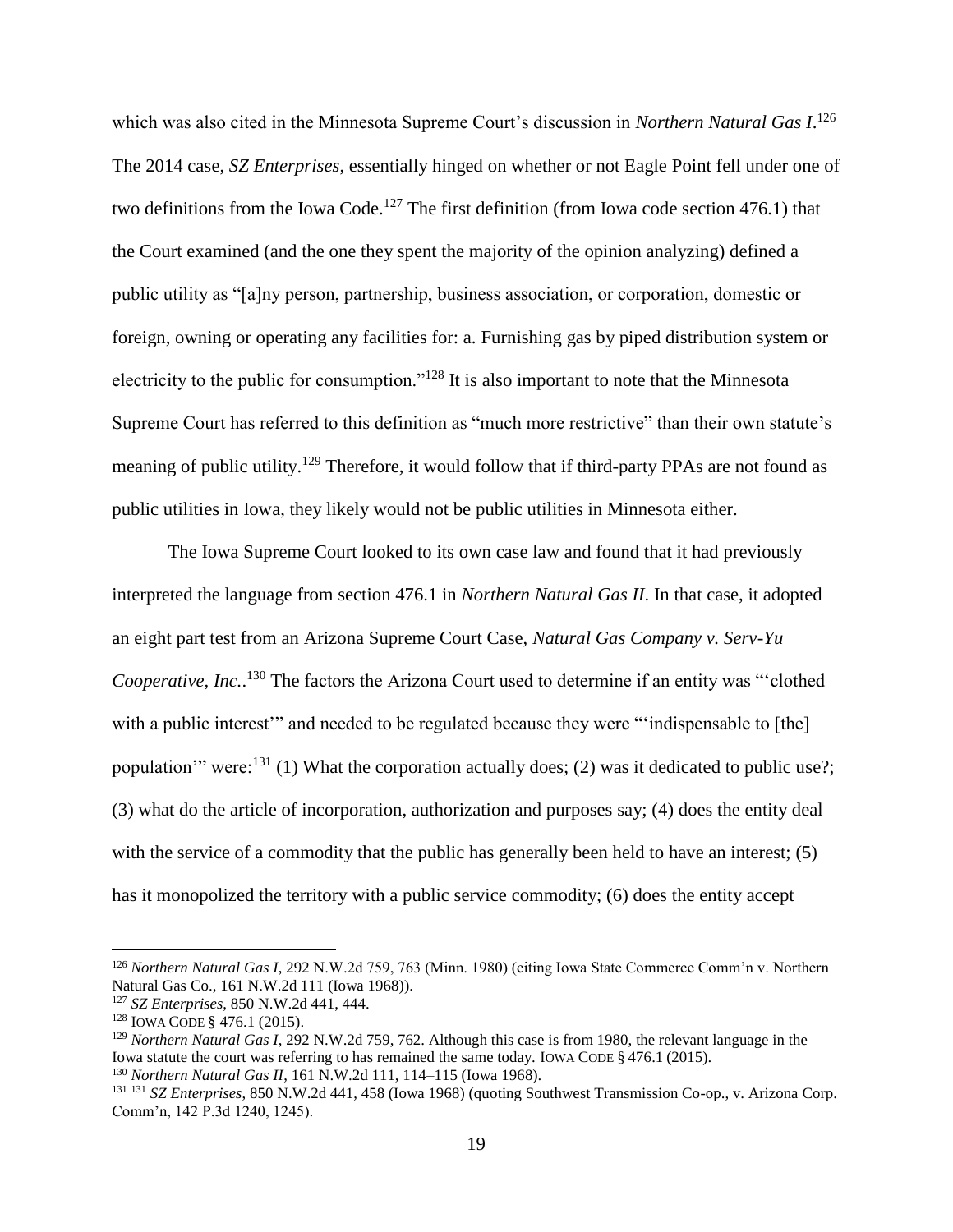substantially all requests for service; (7) does the entity retain the right to discriminate with whom it contracts with; and (8) does the entity compete with other entities whose business is clothed with public interest.<sup>132</sup> After analyzing these factors, the court came to the conclusion that Eagle Point is not a public utility under section  $476.1<sup>133</sup>$  Since Minnesota has similar precedent and structure as their neighbor Iowa, and views the Iowa statute as more restrictive than their own, the Minnesota Supreme Court would likely find this recent Iowa decision very influential.

### v. Other examples: California and Colorado

Other states have found legislative solutions for the third-party ownership issue.<sup>134</sup> California has allowed third-party PPA's for a number of years after the passage of legislation.<sup>135</sup> California's definition for "electrical corporation" does not include "a corporation or person employing cogeneration technology or producing power from other than a conventional power source for the generation of electricity solely for . . . [t]he use of or sale to not more than two other corporations or persons on the real property on which the electricity is generated."<sup>136</sup> Solar is exempt from utility regulation because it is a "non-conventional" power source and third-party PPA's are allowed as long as the electricity generated is used on the property where it is generated.<sup>137</sup>

Colorado is another state that allows third-party PPA's. They began to do so in 2009, when a challenge concerning the uncertainty of third-party ownership of solar PV systems was

<sup>132</sup> *Id.* at 458 (citing Southwest Transmission Co-op., v. Arizona Corp. Comm'n, 142 P.3d 1240, 1244). *See also*  Agrestra, *supra* note [91](#page-13-0)**[Error! Bookmark not defined.](#page-13-0)**.

 $^{133}$  *Id*. at 468 ("In our view, in this case, the balance of factor point away from a finding that the third-party PPA for a behind-the-meter solar generation facility is sufficiently 'clothed with the public interest' to trigger regulation."). For an analysis of the reasoning behind coming to this conclusion, see Agrestra, *supra* note [91,](#page-13-0) at 290–94. <sup>134</sup> Kollins et al., *supra* not[e 63,](#page-9-0) at 7.

<sup>135</sup> *Id.* at 7–8.

<sup>136</sup> CAL. PUB. UTIL. CODE § 218(b) (West 2016).

<sup>137</sup> Kollins et al., *supra* not[e 63,](#page-9-0) at 8.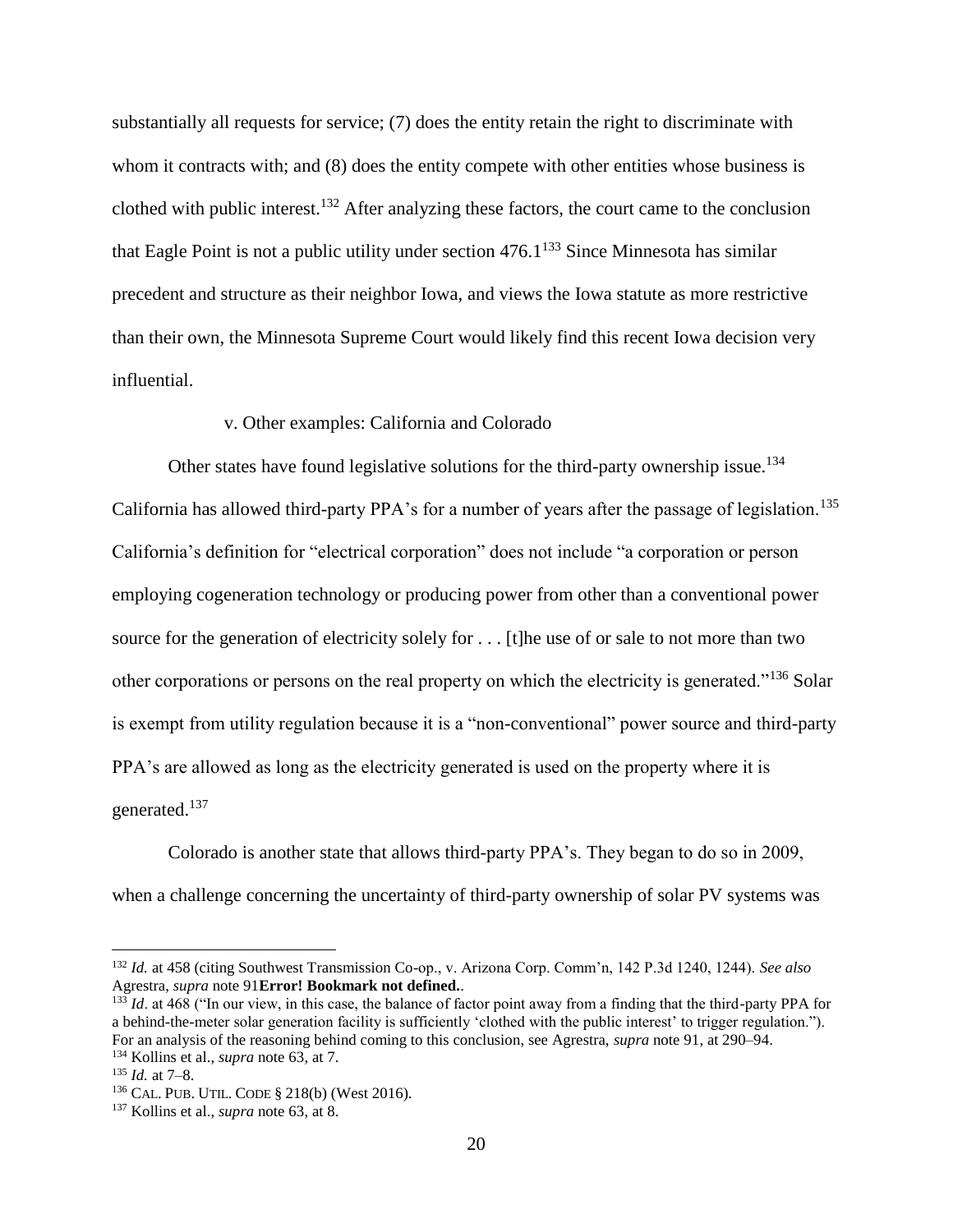brought to the Colorado Public Utilities Commission (CPUC).<sup>138</sup> The CPUC ruled that systems less than 10kW are not utilities and do not require regulation.<sup>139</sup> After this ruling, the Colorado Senate passed a bill that gave further clarification.<sup>140</sup> The law now allows third-party owned PV systems of any size without regulation, with the only caveat being they cannot generate more than 120% of the customer's average annual consumption.<sup>141</sup>

## III. ADVANTAGES AND TAX IMPLICATIONS OF SOLAR PPA'S

Engaging in a PPA provides many advantages for both customers and developers. As previously stated, the PPA is the only way the non-profit is able to utilize the 30% ITC. In addition to giving non-profits a way to use the ITC, it also allows them to utilize another tax incentive, known as modified accelerated cost recovery system (MACRS), which will be discussed later.<sup>142</sup> Furthermore, it transfers the up-front start-up costs to the developer who is set up for and able to use numerous revenue streams from the project.<sup>143</sup> In other words, the developer is usually much better suited to utilize all available benefits, which allows them to transfer their savings to the non-profit host.<sup>144</sup> Furthermore, the developers are much better equipped to manage and run the project, because this is their principle line of business.<sup>145</sup> They may already have preexisting relationships within the tax equity financing market they can take

<sup>138</sup> *Id.*

<sup>139</sup> *Id.*

<sup>140</sup> Renewable Energy Financing Act of 2009, 2009 Colo. Legis. Serv. Ch. 157 (S.B. 09-051) (codified as amended Colo. Rev. Stat. Ann. § 40-1-103 (West 2016)).

<sup>&</sup>lt;sup>141</sup> Colo. Rev. Stat. Ann. § 40-1-103(c) (West 2016) ("The supply of electricity or heat to a consumer of the electricity or heat from solar generating equipment located on the site of the consumer's property, which equipment is owned or operated by an entity other than the consumer, shall not subject the owner or operator of the on-site solar generating equipment to regulation as a public utility by the commission if the solar generating equipment is sized to supply no more than one hundred twenty percent of the average annual consumption of electricity by the consumer at that site").

<sup>142</sup> *See infra* Section II.B.

<sup>143</sup> Kollins et al., *supra* not[e 63,](#page-9-0) at 33. Appendix A provides a much more thorough overview of the advantages of the third-party power purchase agreement model (although not specifically for non-profits).

<sup>144</sup> Farkas, *supra* note [9,](#page-1-2) at 100.

<sup>145</sup> Kollins et al., *supra* not[e 63,](#page-9-0) at 33.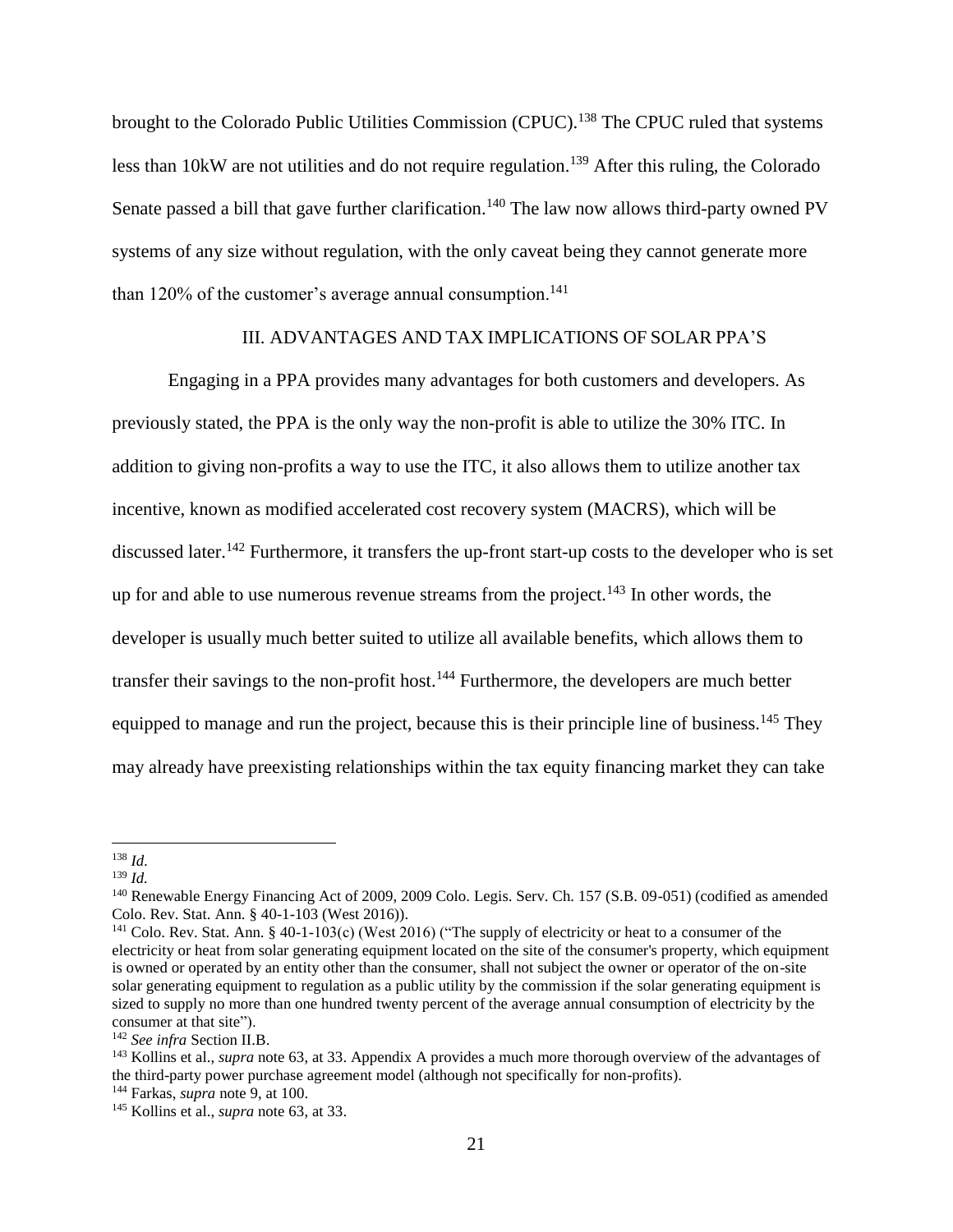advantage of and even if not, are better suited for developing such relationships.<sup>146</sup> This allows them to do things such as find capital at lower costs than the host could by themselves.<sup>147</sup> Perhaps most importantly, the host has no responsibility to maintain the solar project, and only pays for the electricity generated.<sup>148</sup> They do not need to worry about running or managing the system, which removes much of the risk. The developer is incentivized to make sure the project is running smoothly, because if it does not produce electricity, they will not get paid.<sup>149</sup>

The PPA also provides the customer a way to reduce electricity costs and avoid rate increases by having a contract with a pre-determined price for the length of the agreement.<sup>150</sup> This stabilization of electricity price is possibly the most important financial incentive behind solar arrays.<sup>151</sup> Having an agreed upon price of electricity over the life of the contract avoids the unpredictable price fluctuations that comes with normal utility rates because they are dependent on fossil fuel prices in the United States.<sup>152</sup> The most common pricing scenarios for the PPA are fixed price and fixed escalator.<sup>153</sup> In a fixed-price PPA, the electricity produced by the system is sold at a fixed rate for the entire life of the contract.<sup>154</sup> In a fixed-escalator scheme, the electricity produced is sold back to the host at a price that increases at a predetermined rate, typically between two and five percent.<sup>155</sup>

A. FEDERAL SOLAR TAX CREDIT

<sup>153</sup> *Id*.

<sup>155</sup> *Id*.

 $\overline{a}$ <sup>146</sup> *Id*.

<sup>147</sup> *Id*.

<sup>148</sup> *Id*.

<sup>149</sup> Farkas, *supra* note [9,](#page-1-2) at 100.

<sup>150</sup> Kollins et al., *supra* not[e 63,](#page-9-0) at 34.

<sup>151</sup> Farkas, *supra* note [9,](#page-1-2) at 99.

<sup>152</sup> Karlynn Cory et al., *Power Purchase Agreement Checklist for State and Local Governments*, NATIONAL RENEWABLE ENERGY LABORATORY 3, http://www.nrel.gov/docs/fy10osti/46668.pdf (last visited Jan. 23, 2016) (providing a checklist meant to guide state and local governments who are considering a power purchase agreement, but want more information).

<sup>154</sup> *Id*.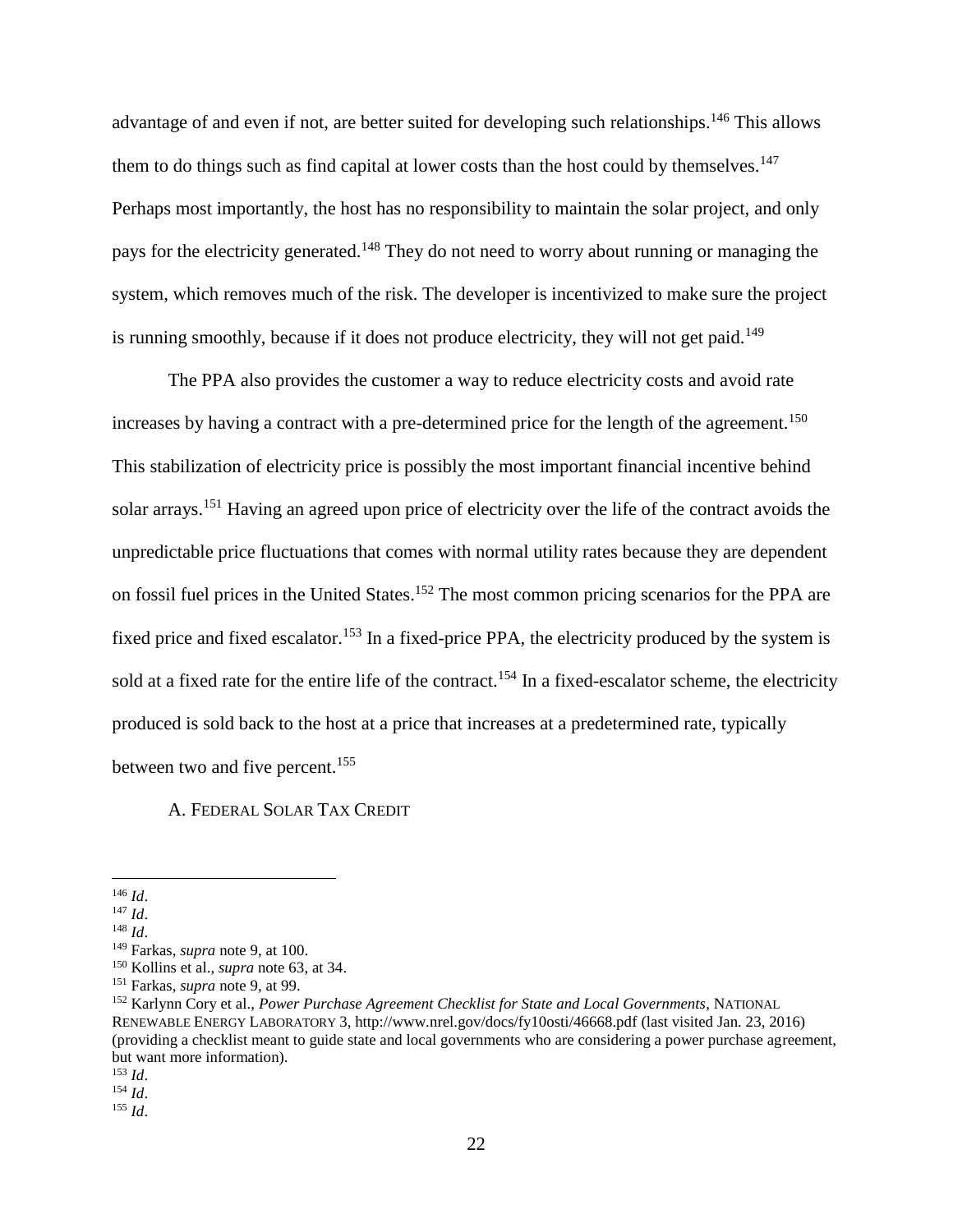The Energy Policy Act of 2005<sup>156</sup> created the thirty percent federal solar tax credit for commercial and residential energy systems, which is the largest tax incentive available to solar investments.<sup>157</sup> In 2008, the credit was given an extension set to expire at the end of  $2016^{158}$  and now it has been extended further until 2021.<sup>159</sup> Codified under §§ 25D<sup>160</sup> and 48<sup>161</sup> of the United States Code, the ITC allows a "dollar-for-dollar reduction in the income taxes that a person or company claiming the credit would otherwise pay the federal government."<sup>162</sup> If this credit exceeds the tax liability, the unused portion of the ITC is allowed to be carried back one year by businesses or carried forward twenty years.<sup>163</sup> Previously, this credit was only available to solar arrays placed in service before January 1, 2017, after which the credit was scheduled to drop to ten percent for commercial solar property and zero percent for residential.<sup>164</sup> Now that the ITC has been extended until the end of 2021, the cost of solar should go down even further, and allows the industry time to achieve parity (or better) with conventional energy generation by the time the subsidy expires.<sup>165</sup> According to some projections, the extension of the credit could lead

<sup>157</sup> *Solar Investment Tax Credit (ITC)*, SOLAR ENERGY INDUSTRIES ASSOCIATION,

<sup>156</sup> Energy Policy Act of 2005, Pub. L. No. 109–58, § 1337, 119 Stat. 1038.

http://www.seia.org/policy/finance-tax/solar-investment-tax-credit (last visited Jan. 14, 2016) (giving a brief history of the solar investment tax credit). *See also The Solar Investment Tax Credit (ITC)*, SOLAR ENERGY INDUSTRIES ASSOCIATION (JAN. 27, 2015), http://www.seia.org/sites/default/files/ITC%20101%20Fact%20Sheet%20-%201-27- 15.pdf [hereinafter *Solar Investment Tax Credit 2*] (providing a fact sheet giving the basics of the ITC).

<sup>158</sup> *See Solar Investment Tax Credit (ITC)*, SOLAR ENERGY INDUSTRIES ASSOCIATION,

http://www.seia.org/policy/finance-tax/solar-investment-tax-credit (last visited Jan. 14, 2016) (giving a brief history of the solar investment tax credit).

<sup>159</sup> Consolidated Appropriation Act, Pub. L. 114-113, § 303, 129 Stat. 2242, (2015).

<sup>160</sup> 26 U.S.C. § 25D (2012).

<sup>161</sup> 26 U.S.C. § 48 (2012).

<sup>162</sup> *Id.*

<sup>163</sup> Kevin Potter et. al., *Credits and Incentives Provide Green for going Green*, DELOIT (July 2015), http://www2.deloitte.com/content/dam/Deloitte/us/Documents/Tax/us-tax-mts-july-2015-credits-and-incentivestalk.pdf.

 $^{164}$  *Id*.

<sup>165</sup> Chris Nelder & Mark Silberg, *Congress Extends the Renewable Investment Tax Credit: What Now*, GREENBIZ (Dec. 28, 2015, 12:30 AM), http://www.greenbiz.com/article/congress-extends-renewable-investment-tax-creditwhat-now (providing a list of four key outcomes that the ITC extension may lead to).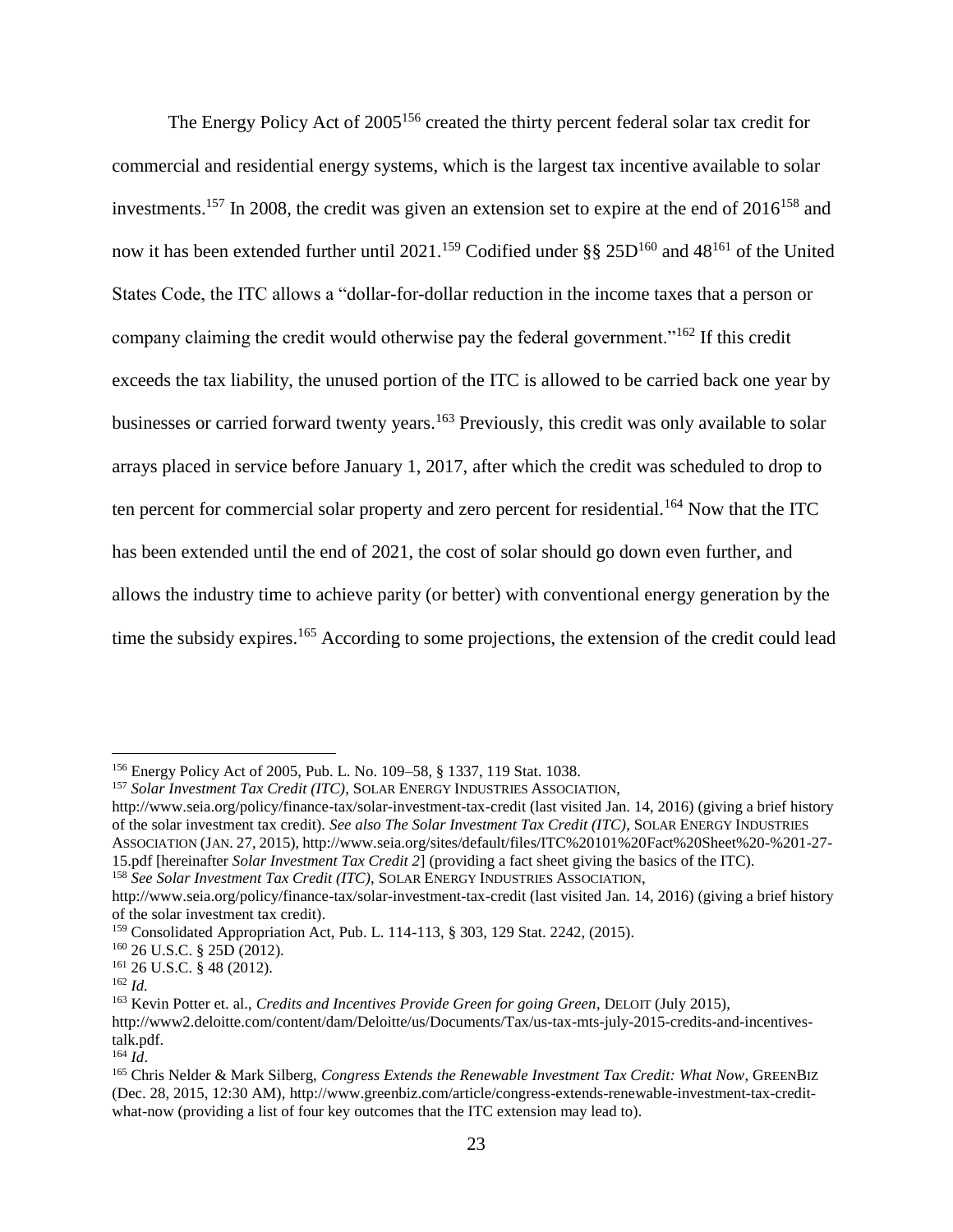to twenty-five more gigawatts of solar than would have been built had the ITC expired.<sup>166</sup> When utilized along with MACRS depreciation (discussed in the next section), these two tax mechanisms can provide a tax benefit equal to about fifty-six percent of the installation cost of the solar installation, cutting the cost of the system significantly.<sup>167</sup>

### <span id="page-23-1"></span>B. MODIFIED ACCELERATED COST RECOVERY SYSTEM (MACRS)

<span id="page-23-0"></span>The other major tax benefit that a third-party PPA allows a non-profit entity to take advantage of is the modified accelerated cost recovery system also known as accelerated depreciation.<sup>168</sup> In the income tax system, businesses are allowed to deduct the cost of doing business; a business generating \$100,000 while spending \$90,000 in costs should only be taxed  $$10,000 -$  its net income.<sup>169</sup> The problem occurs when the taxpayer purchases something that will produce income for a period of time beyond the current tax year.<sup>170</sup> For example, if a business purchases a machine that is going to generate income for ten years (its "useful life"<sup>171</sup>), the business is not allowed to recover the full amount in the first year.<sup>172</sup> In theory, the business

<sup>&</sup>lt;sup>166</sup> Travis Hoium, *Who Wins from the Solar Industry's \$40 Billion Windfall*, THE MOTLEY FOOL (Dec. 26, 2015, 10:02 AM), http://www.fool.com/investing/general/2015/12/26/who-wins-from-the-solar-industrys-40-billionwindf.aspx (providing a chart that compares the U.S. solar market with and without the ITC extensions and shows the dramatic impact the ITC extension is expected to have).

<sup>167</sup> Bolinger, *supra* note [69](#page-10-0)

<sup>168</sup> 26 U.S.C. § 168 (2012); Yoram Margalioth, *Not a Panacea for Economic Growth: The Case of Accelerated Depreciation*, 26 VA. TAX REV. 493, 506 (2007).

<sup>&</sup>lt;sup>169</sup> *Id.* at 503; Telephone interview with Gregory F. Jenner, Partner, Stoel Rives, (Dec. 1, 2015) (describing to me the general premise behind accelerated depreciation).

<sup>170</sup> Margalioth, *supra* not[e 168](#page-23-0) at 503.

<sup>&</sup>lt;sup>171</sup> 26 C.F.R. § 1.167(a)–1(b) (2015) (describing the useful life as "[T]he period over which the asset may reasonably be expected to be useful to the taxpayer in his trade or business or in the production of his income.").

<sup>172</sup> Interview with Gregory Jenner, *supra* note [169.](#page-23-1) This is a very basic example, for a more complicated one see Margalioth, *supra* note [168,](#page-23-0) at 503.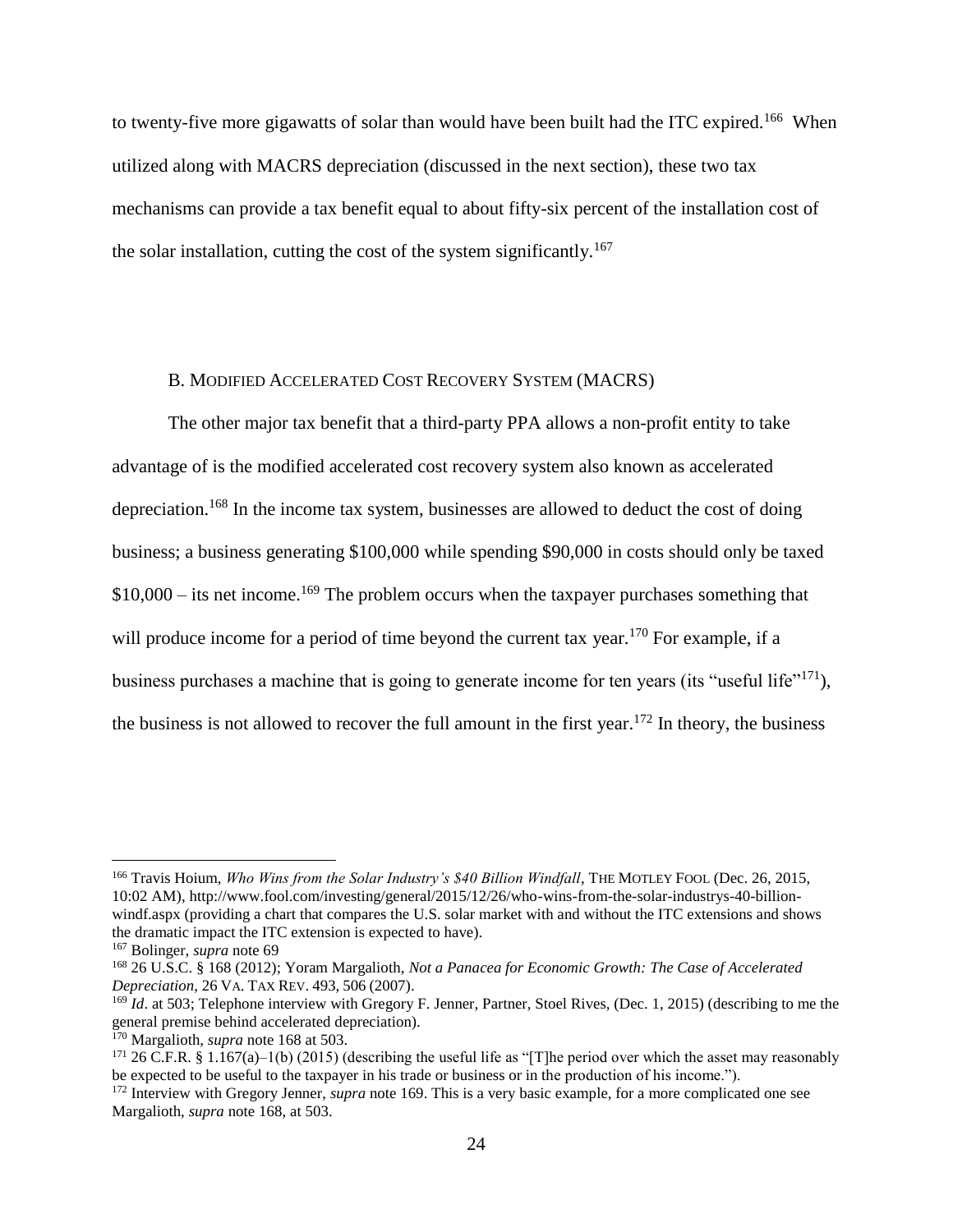should spread the cost over ten years, allowing it to recover \$100 per year.<sup>173</sup> This is the simplest method of depreciation, called straight line depreciation.<sup>174</sup>

<span id="page-24-0"></span>The problem with this form of depreciation is that it does not account for inflation<sup>175</sup> and property does not wear out at an even rate.<sup>176</sup> Instead of adjusting the tax-basis of assets for inflation and different rates of wear, Congress allows the use of MACRS.<sup>177</sup> MACRS allows the taxpayer to recover their investment on an accelerated schedule.<sup>178</sup> These accelerated rates frontload the depreciation deductions, allowing for larger deductions in the early years of the recovery period.<sup>179</sup> The acceleration is achieved by four means:

(a) [T]he deductions are calculated on the basis that is often shorter than actual useful lives – thus, machinery and equipment are now depreciable over periods of three to ten years, even though actual service lives typically longer; (b) salvage value is assumed to be zero; (c) using the half-year convention, taxpayers can take one-half of the total depreciation allowance for the year of purchase even if the depreciable asset was purchased late in the year; and (d) the annual depreciation is calculated on the basis of a double declining balance under which a straight-line percentage is increased by a factor of 200% for assets with short useful lives or  $150\%$  for assets with longer useful lives.<sup>180</sup>

The five year, double (200%) declining balance method is the one which is allowed for solar investment projects.<sup>181</sup> This declining balance method differs from straight line depreciation

in that it uses a greater fixed rate and applies it to the cost less the depreciation deductions claimed

for prior years rather than the total cost of the property each year.<sup>182</sup> Since solar projects qualify

<sup>173</sup> Interview with Gregory Jenner, *supra* note [169.](#page-23-1)

<sup>174</sup>J. MARTIN BURKE & MICHAEL K. FRIEL, TAXATION OF INDIVIDUAL INCOME 329 (11th ed. 2015).

<sup>175</sup> *Margalioth*, *supra* note [168,](#page-23-0) at 509–10. Although accelerated depreciation is used instead of adjusting for inflation, it was not the primary reason Congress enacted the law. The rate of acceleration is faster than what is needed to overcome inflation. Their primary reason was to stimulate business. *Id*.

<sup>176</sup> BURKE & FRIEL, *supra* note [174.](#page-24-0)

 $177$  *Id.* 

<sup>178</sup> Kevin Potter, *Credits and Incentives Provide Green for going Green*, 25 J. MULTISTATE TAXATION & INCENTIVES 30, 33 (2015).

<sup>179</sup> BURKE & FRIEL, *supra* note [174.](#page-24-0)

<sup>180</sup> Margalioth, *supra* not[e 168.](#page-23-0)

<sup>&</sup>lt;sup>181</sup> I.R.C. § 168(e)(3)(B)(vi)(I) (2012).

<sup>182</sup> BURKE & FRIEL, *supra* note [174.](#page-24-0)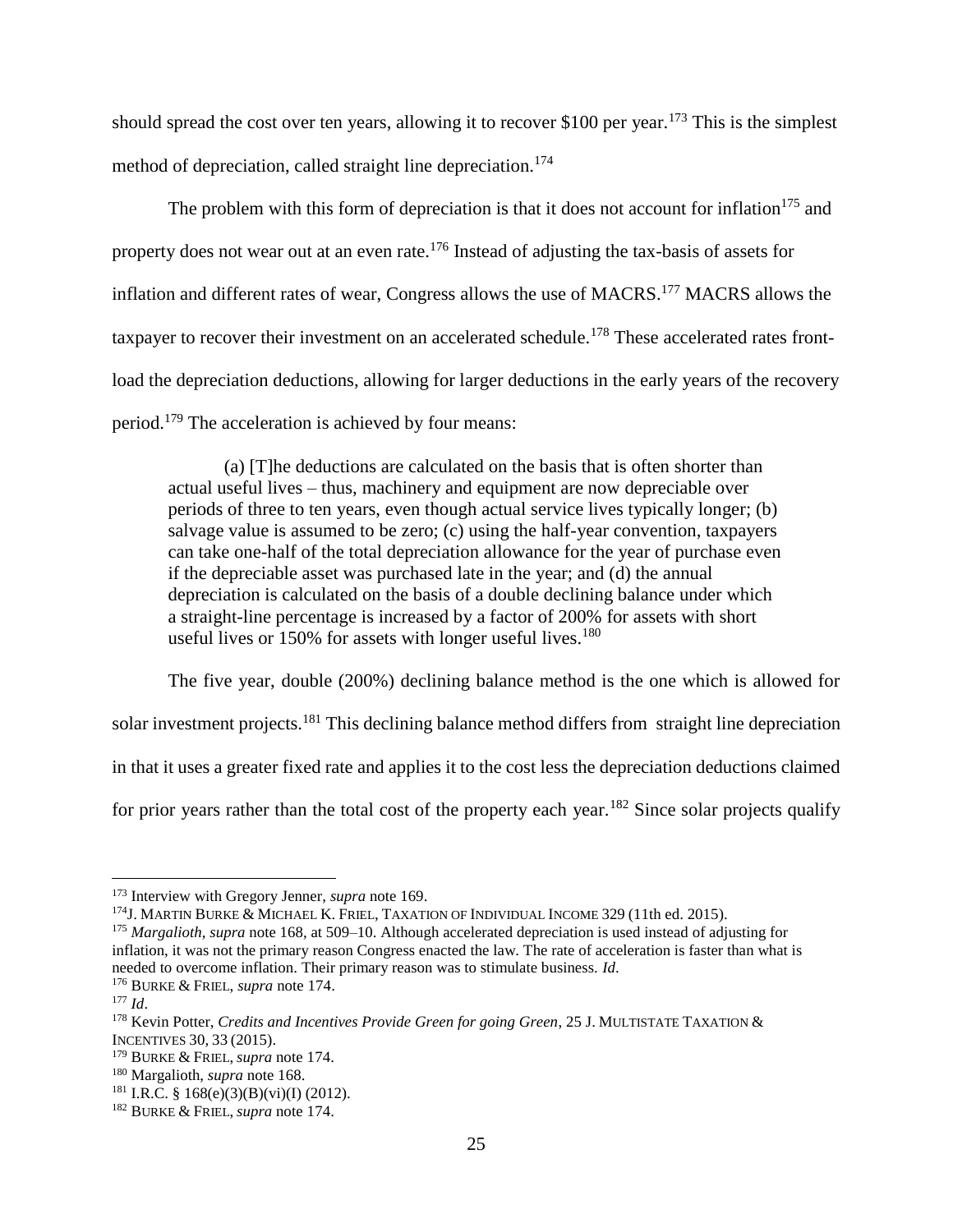for an accelerated recovery period of five years, the projects depreciates as determined by the Internal Revenue Service.<sup>183</sup> Note that, although it is given a five year depreciation period, the actual depreciation takes place over six years due to something called the half-year convention.<sup>184</sup>

# C. ITC AND MACRS WORKING TOGETHER

There are a few caveats to using both the ITC and MACRS depreciation. Normally, one hundred percent of a PV system's basis (cost) is depreciable.<sup>185</sup> If the project has received any non-taxable cash incentives, then the depreciable basis must be reduced by that amount (this is unlikely to occur because most cash incentives provided to the project will be taxable).<sup>186</sup> When using the ITC, the depreciable basis of the solar installation must be reduced by one-half of the value of the investment credit.<sup>187</sup> Thus, the depreciable basis for the project will be eighty-five percent of its installed cost (100% -  $0.5 * 30%$ ).<sup>188</sup> Then, assuming a forty percent combined effect federal and state tax bracket (for simplicity) and a ten percent nominal discount rate, this five year MACRS depreciation will provide a tax benefit that roughly equals twenty-six percent of the cost of the project.<sup>189</sup> Combining the ITC and MACRS depreciation, there is a tax benefit equal to about fifty-six percent of the project.<sup>190</sup>

<sup>&</sup>lt;sup>183</sup> Rev. Proc. 87–57, 1987–2 C.B. 687 (providing the applicable table to use for a five year accelerated depreciation schedule).

<sup>&</sup>lt;sup>184</sup> Conventions are something Congress has implemented to avoid difficulties associatied with computing depreciation for fractions of a year. The half-year convention states that any property placed in service during the tax year is deemed to have been in place at the mid-point of the tax year. For example, if a business purchases a piece of equipment and puts it in place on December 1, it will be deemed to have been in place on July 1 and will be entitled to one-half year's depreciation on it. There is also a mid-point conventions that is not applicable for this note's purposes. BURKE & FRIEL, *supra* note [174,](#page-24-0) at 330–32.

 $185$  *Id.* at 6.

<sup>186</sup> *Id*.

 $187$  I.R.C. § 50(c).

<sup>188</sup> *Id*.

<sup>&</sup>lt;sup>189</sup> *Id.* ("[O]nly 12% of which is attributable to the acceleration of the depreciation schedule; the remaining 14% would be realized even if commercial PV were instead depreciated using the less advantageous 20-year straight line schedule.").

<sup>190</sup> *Id*. at n. 12 ("[H]owever this combined 56% Tax Benefit is *reduced* by the income tax that a self-financed commercial PV system must pay on utility bill savings (because those savings offset and operating expense that would otherwise have reduced taxable income) or that a third-party-owned system must pay on net income from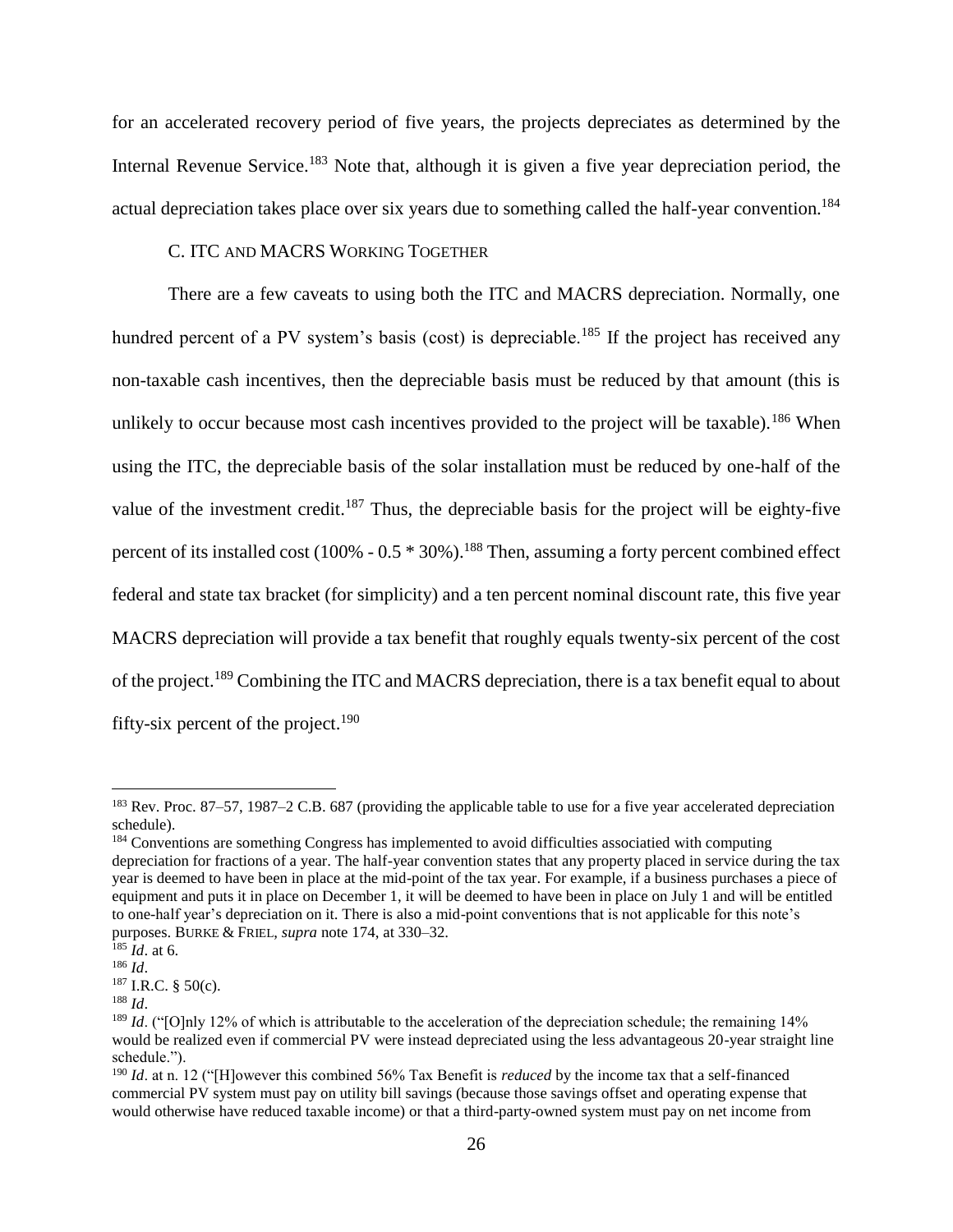#### D. BONUS DEPRECIATION

In addition to the traditional MACRS depreciation, there is also something called bonus depreciation that sites may be able to take advantage of. In December of 2015, Congress passed the Protecting Americans from Tax Hikes Act, which included a five-year extension of bonus depreciation.<sup>191</sup> The law allows fifty percent bonus depreciation in 2015-17, forty percent in 2018, thirty percent in 2019, and then none in 2020 and beyond.<sup>192</sup> This works in tandem with accelerated depreciation in the following way: half of the solar project can be depreciated after it is placed in service, while the other half is depreciated using the normal five year MACRS table.<sup>193</sup> In the first year, the fifty percent bonus depreciation reduces the post-ITC basis by half (remember this is eighty-five percent), then the first year MACRS depreciation rate of twenty percent is applied.<sup>194</sup> With a project costing one million dollars, this saves an additional  $$85,000$ .<sup>195</sup> Using the tax benefits within a PPA can save significant costs, some of which will be passed on to the non-profit. In addition to these savings, there is another mechanism that may be able to lower costs  $-$  the charitable deduction. However, the project may not be eligible for this deduction.

### E. THE CHARITABLE DEDUCTION – WILL IT ENABLE MORE SAVINGS?

Instead of a buyout at fair market value of the solar project at the end of the PPA agreement, would it be possible for the third-party investors to donate the system to the non-profit at the end

power sales. On a present value basis these income tax payments come to somewhere around 30% of installed costs . . . leaving the *net* tax benefits available to commercial PV systems at slightly less than 30% of installed costs.").

<sup>&</sup>lt;sup>191</sup> Consolidated Appropriations Act, Pub. L. No. 114-113, § 143, 129 Stat 2242 (2015).

<sup>192</sup> *Id*.

<sup>193</sup> Tom Millhoff, *Bonus Depreciation on Solar Projects – Explained*, HELIOPOWER (Jan. 6, 2016),

http://heliopower.com/2016/01/06/bonus-depreciation-solar/ (providing detailed charts on how a one million dollar solar project can be depreciated using MACRS with and without bonus depreciation).

<sup>194</sup> *Id*.

<sup>195</sup> *Id*. *See also Commercial Guide to the Federal Investment Tax Credit for Solar PV*, NC CLEAN ENERGY TECH. CTR (Mar. 2015), http://solaroutreach.org/wp-content/uploads/2015/03/CommercialITC\_Factsheet\_Final.pdf (providing a good example of how the ITC, accelerated depreciation and bonus depreciation can work together with a one million dollar project).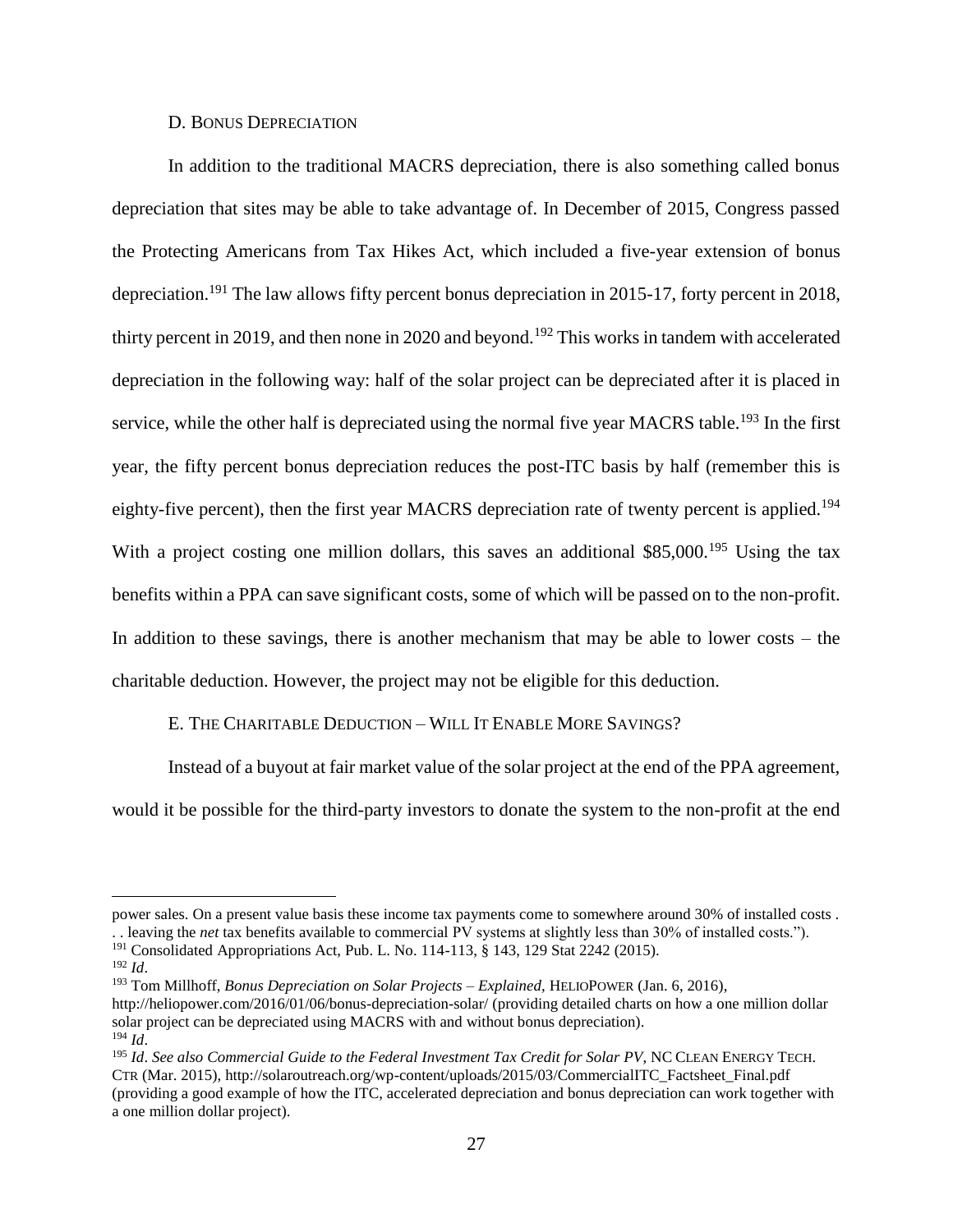of the contract? If so, this would allow the investor to realize further tax benefits, while saving the host more money. According to the IRC, a taxpayer is allowed to receive the charitable deduction for a "contribution or gift to or for the use of" a qualified organization.<sup>196</sup> An entity is eligible for a charitable gift (as a "qualified organization") if it was created within the United States, does not permit proscribed inurement of benefits to insiders, does not engage in political activity, and does not engage in substantial lobbying.<sup>197</sup> The entity also must not violate fundamental public policy, according to the Supreme Court's ruling in *Bob Jones University*. 198

<span id="page-27-0"></span>The Supreme Court issued a *quid pro quo* test to determine the meaning of "contribution or gift" in the case *United States v. American Bar Endowment*. <sup>199</sup> In a two-part test, the Court stated there can be no contribution or gift if the donor expects a substantial benefit in return for their payment to the qualified organization.<sup>200</sup> However, if the donor only receives an incidental benefit in which the payment size is "clearly out of proportion to the benefit received" the charitable deduction will not be completely denied.<sup>201</sup> In order to clarify the ruling of the case, theIRS issued a regulation that essentially adopted the Supreme Court's test stating that a payment that is in consideration for goods or services does not qualify as a contribution or gift unless the taxpayer, "(i) Intends to make a payment in an amount that exceeds the fair market value of the goods or services; and (ii) Makes a payment in an amount that exceeds the fair market value of the goods or services."<sup>202</sup>

 $196$  I.R.C. § 170(c) (2012).

 $197$  I.R.C. § 170(c)(2) (2012).

<sup>198</sup> Bob Jones Univ. v. United states, 461 U.S. 574 (1983).

<sup>199</sup> United States v. American Bar Endowment, 477 U.S. 105 (1986). *See also* Kristin Balding Gutting, *Relighting the Charitable Deduction: A Proposed Public Benefit Exception*, 12 FLA. TAX REV. 453, (2012). <sup>200</sup> *American Bar Endowment*, 477 U.S. 105, 116 (1983).

<sup>201</sup> *Id* at 117.

<sup>202</sup> Treas. Reg. § 1.170A–1 (2016).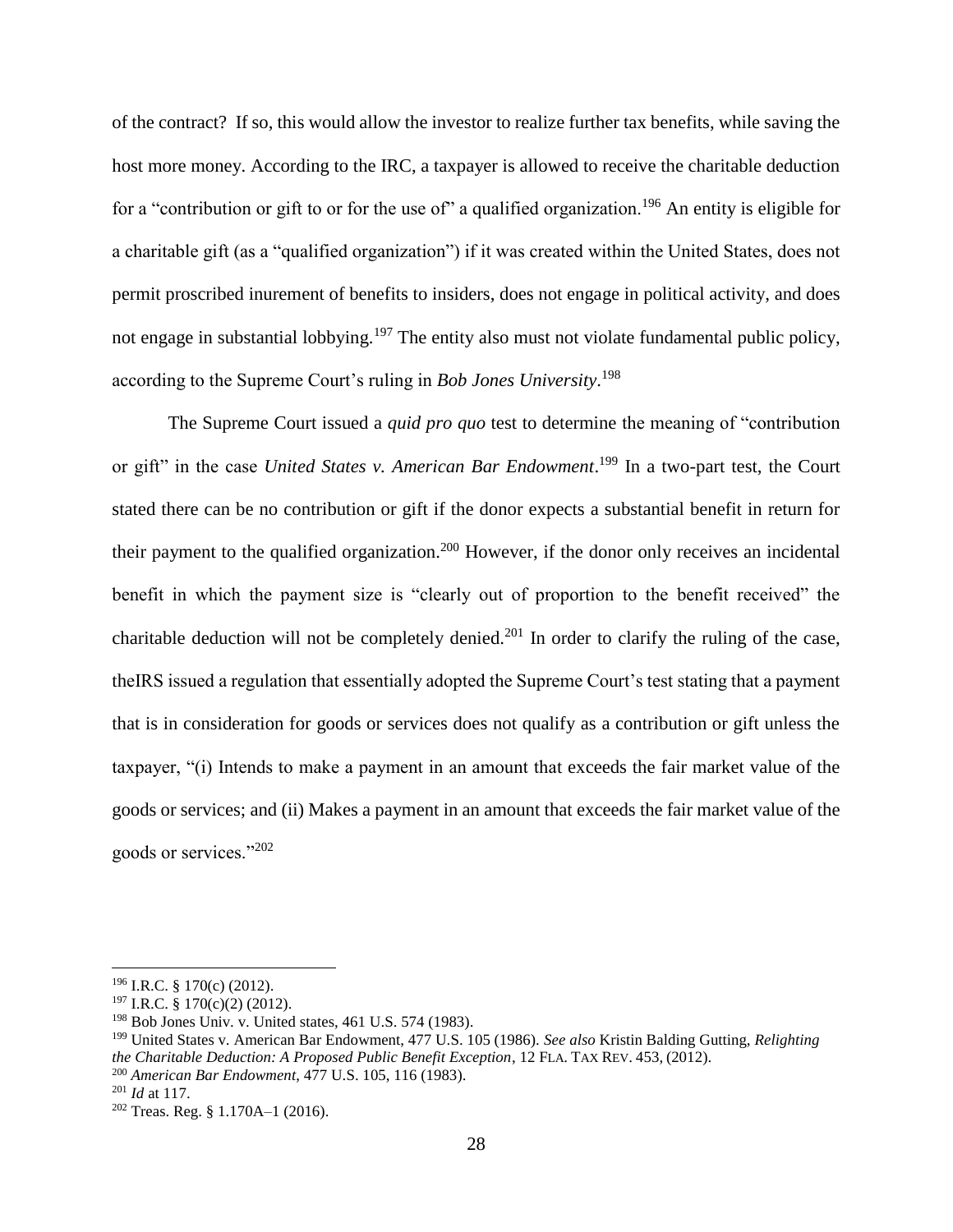In the case of the third-party gifting the solar installation to the host, it seems unlikely that the third-party would take this risk. They could be considered double-dipping in their investment, as they are already receiving substantial benefits in return for building the solar garden. The author was unable to find any instances of this kind of exchange happening in existing solar PPA's. The IRS has given guidance on the term gift stating it is "'[A] transfer of money or property without receipt of adequate consideration, *made with charitable intent*.'"<sup>203</sup> The IRS went on to say that "'[a] transfer is not made with charitable intent if the transferor expects a direct or indirect return benefit commensurate with the amount of the transfer.<sup>"204</sup> If the third-party attempted to take a charitable deduction after gifting the solar garden to the non-profit, it would likely be found that the requisite charitable intent was not there, as the whole reason the third-party is investing is to acquire the valuable tax credits from depreciation and the ITC.

#### **CONCLUSION**

Clearly, there is a large amount of information that a non-profit needs to be aware of when considering whether to invest in a solar installation. Once all of the relative obstacles and mechanisms are laid out, there is still the problem of putting it all together to invest in a solar project with the least amount of risk possible. By utilizing the PPA in conjunction with the tax benefits, much of the cost of the investment can be recovered. The first thing that the non-profit needs to do is to find some entity with a significant tax appetite (individuals or businesses that can use tax credits to deduce the amount they owe in taxes<sup>205</sup>) who is willing to engage in a PPA. Without having a PPA, there is no way the non-profit could access the significant tax benefits

<sup>203</sup> Gutting, *supra* note [199,](#page-27-0) at 482 (quoting I.R.S. Chief Couns. Adv. 2004–35–001 (Aug. 27, 2004)) (emphasis added).

<sup>204</sup> *Id*. (quoting I.R.S. Chief Couns. Adv. 2004–35–001 (Aug. 27, 2004)).

<sup>205</sup> Coughlin et al., *supra* note [8.](#page-1-1)